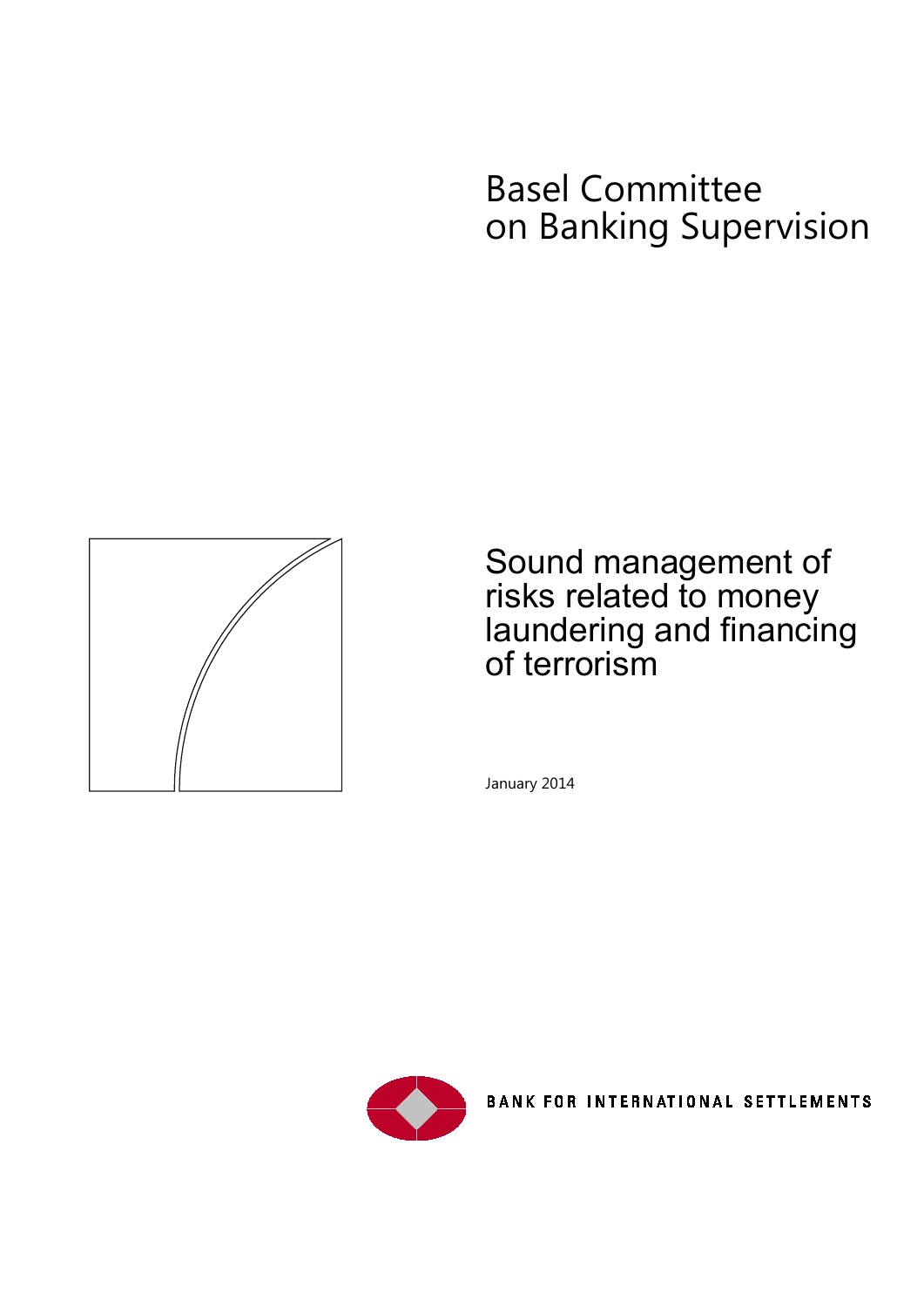This publication is available on the BIS website [\(www.bis.org\)](http://www.bis.org/).

*© Bank for International Settlements 2014. All rights reserved. Brief excerpts may be reproduced or translated provided the source is stated.*

ISBN 92-9131-313-0 (print) ISBN 92-9197-313-0 (online)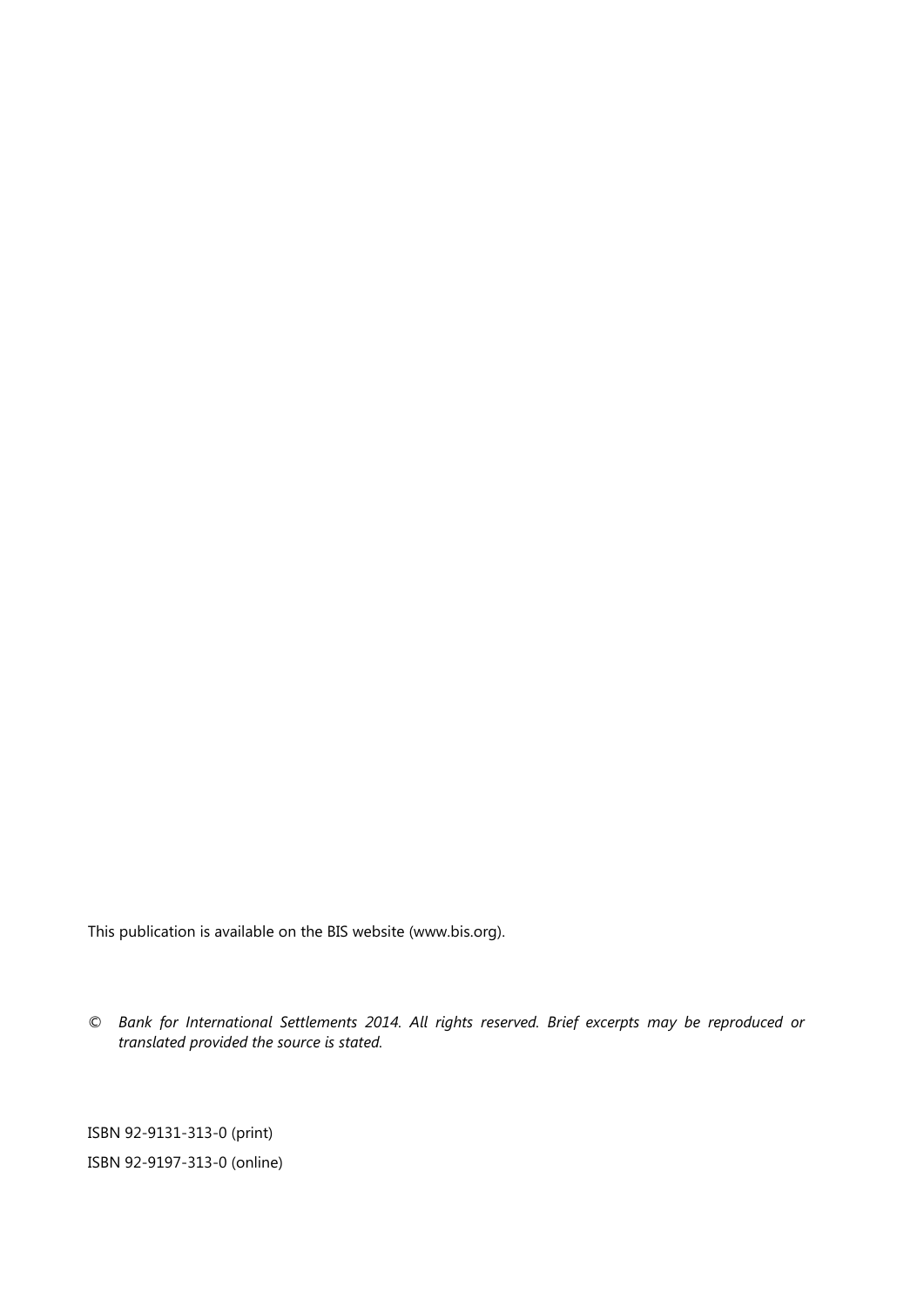### Contents

|     |    | Sound management of risks related to money laundering and financing of terrorism 1                   |  |
|-----|----|------------------------------------------------------------------------------------------------------|--|
| I.  |    |                                                                                                      |  |
| II. |    |                                                                                                      |  |
|     | 1. |                                                                                                      |  |
|     |    |                                                                                                      |  |
|     |    |                                                                                                      |  |
|     |    | (c)                                                                                                  |  |
|     |    |                                                                                                      |  |
|     | 2. |                                                                                                      |  |
|     | 3. |                                                                                                      |  |
|     | 4. |                                                                                                      |  |
|     | 5. |                                                                                                      |  |
|     |    | (a)                                                                                                  |  |
|     |    | (b)                                                                                                  |  |
|     |    | (c)                                                                                                  |  |
|     | 6. |                                                                                                      |  |
|     |    | (a)                                                                                                  |  |
|     |    |                                                                                                      |  |
| Ш.  |    |                                                                                                      |  |
|     | 1. |                                                                                                      |  |
|     | 2. |                                                                                                      |  |
|     | 3. |                                                                                                      |  |
|     | 4  |                                                                                                      |  |
|     | 5. |                                                                                                      |  |
| IV. |    |                                                                                                      |  |
|     |    | Annex 1 Using another bank, financial institution or third party to perform customer due diligence20 |  |
|     |    |                                                                                                      |  |
|     |    |                                                                                                      |  |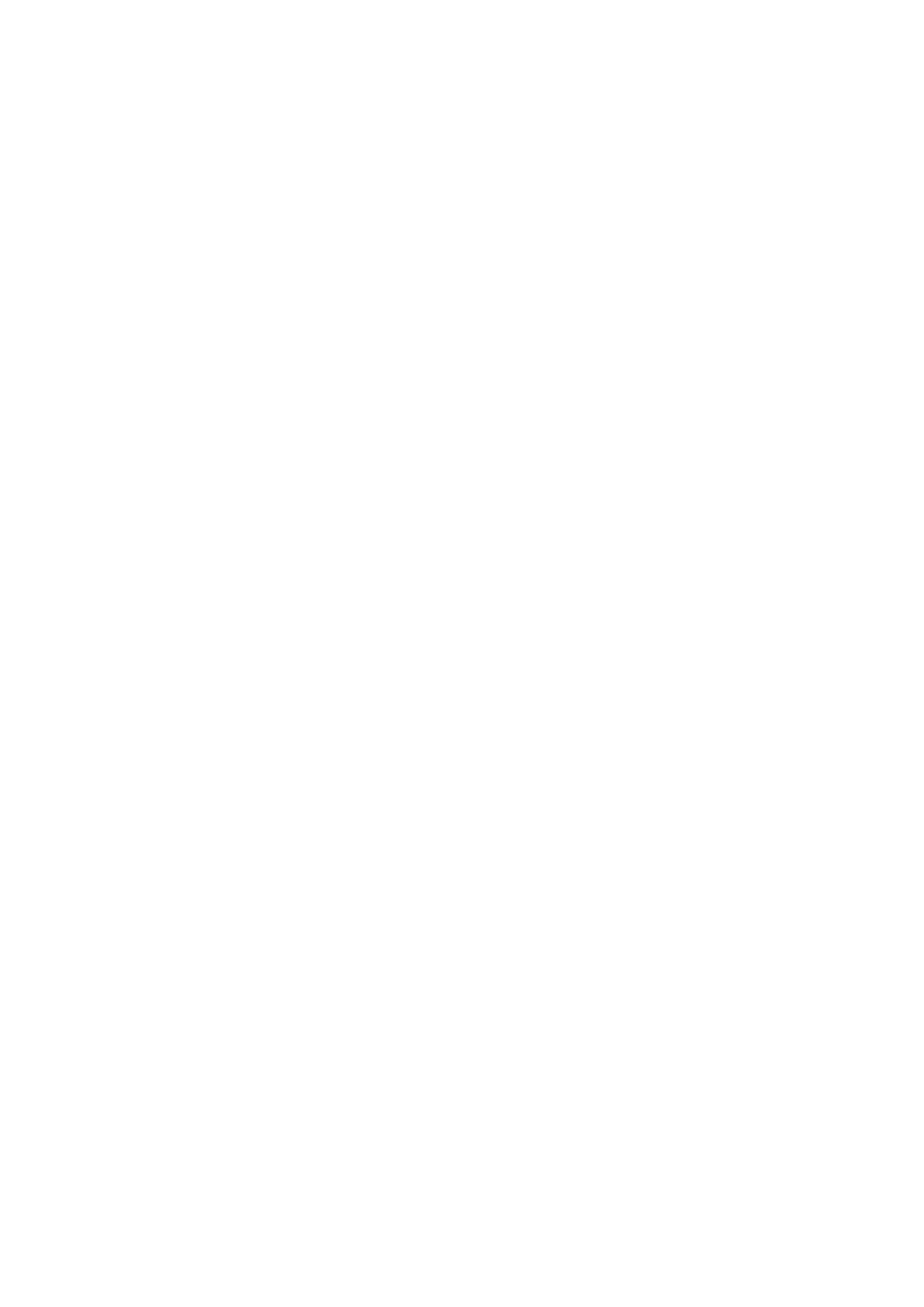# <span id="page-4-0"></span>Sound management of risks related to money laundering and financing of terrorism

## <span id="page-4-1"></span>I. Introduction

1. Being aware of the risks incurred by banks of being used, intentionally or unintentionally, for criminal activities, the Basel Committee on Banking Supervision is issuing these guidelines to describe how banks should include money laundering (ML) and financing of terrorism (FT) risks within their overall risk management.

2. The Committee has a long-standing commitment to promote the implementation of sound Anti-Money Laundering and Countering Financing of Terrorism (AML/CFT) policies and procedures that are critical in protecting the safety and soundness of banks and the integrity of the international financial system. Following an initial statement in [1](#page-4-2)988, $^1$  it has published several documents in support of this commitment. In September 2012, the Committee reaffirmed its stance by publishing the revised version of the *Core principles for effective banking supervision*, in which a dedicated principle (BCP 29) deals with the abuse of financial services.

3. The Committee supports the adoption of the standards issued by the Financial Action Task Force (FATF). [2](#page-4-3) In February 2012, the FATF released a revised version of the *International Standards on Combating Money Laundering and the Financing of Terrorism and Proliferation* (the FATF standards), to which the Committee provided input. [3](#page-4-4) In March 2013, the FATF also issued *Financial Inclusion Guidance*, which has also been considered by the Committee in drafting these guidelines. The Committee's intention in issuing this paper is to support national implementation of the FATF standards by exploring complementary areas and leveraging the expertise of both organisations. These guidelines embody both the FATF standards and the Basel Core Principles for banks operating across borders and fits into the overall framework of banking supervision. Therefore, these guidelines are intended to be consistent with and to supplement the goals and objectives of the FATF standards, and in no way should they be interpreted as modifying the FATF standards, either by strengthening or weakening them.

4. In some instances, the Committee has included cross-references to FATF standards in this document in order to assist banks in complying with national requirements based on the implementation of those standards. However, as the Committee's intention is not to simply duplicate the existing FATF standards, cross-references are not included as a matter of routine.

5. The Committee's commitment to combating money laundering and the financing of terrorism is fully aligned with its mandate "to strengthen the regulation, supervision and practices of banks

<span id="page-4-2"></span><sup>1</sup> See BCBS, Prevention of criminal use of the banking system for the purpose of money-laundering, December 1988, accessible at [www.bis.org/publ/bcbsc137.pdf.](http://www.bis.org/publ/bcbsc137.pdf)

- <span id="page-4-3"></span> $2^2$  The FATF is an intergovernmental body that develops international standards and promotes policies to protect the global financial system against money laundering, terrorist financing and the financing of proliferation of weapons of mass destruction. The FATF defines money laundering as the processing of criminal proceeds in order to disguise their illegal origin. The FATF works in close cooperation with other entities involved in this area, and in particular FATF associate members and observers. The Committee has observer status within the FATF.
- <span id="page-4-4"></span> $3$  Annex 3 contains an excerpt of the most relevant FATF Recommendations that banks and supervisors should comply with when implementing their AML/CFT measures. This is not exhaustive and other FATF Recommendations, including the Interpretive Notes, may be relevant. The full document is accessible at www.fatf-gafi.org/recommendations.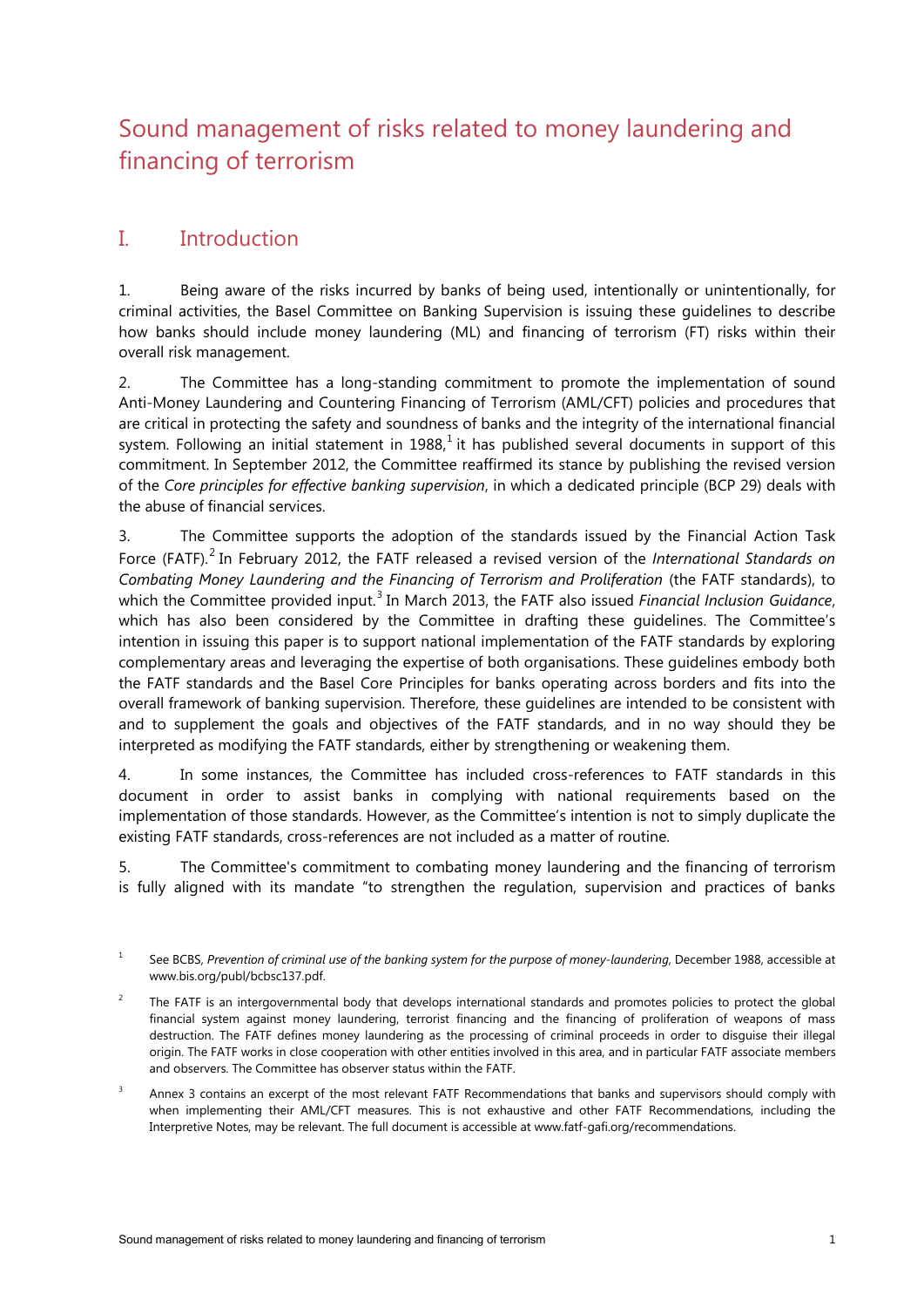worldwide with the purpose of enhancing financial stability".<sup>[4](#page-5-0)</sup> Sound ML/FT risk management has particular relevance to the overall safety and soundness of banks and of the banking system, the primary objective for banking supervision, in that:

- it helps protect the reputation of both banks and national banking systems by preventing and deterring the use of banks to launder illicit proceeds or to raise or move funds in support of terrorism; and
- it preserves the integrity of the international financial system as well as the work of governments in addressing corruption and in combating the financing of terrorism.

6 The inadequacy or absence of sound ML/FT risk management exposes banks to serious risks, especially reputational, operational, compliance and concentration risks. Recent developments, including robust enforcement actions taken by regulators and the corresponding direct and indirect costs incurred by banks due to their lack of diligence in applying appropriate risk management policies, procedures and controls, have highlighted those risks. These costs and damage could probably have been avoided had the banks maintained effective risk-based AML/CFT policies and procedures.

7. It is worth noting that all these risks are interrelated. However, in addition to incurring fines and sanctions by regulators, any one of them could result in significant financial costs to banks (eg through the termination of wholesale funding and facilities, claims against the bank, investigation costs, asset seizures and freezes, and loan losses), as well as the diversion of limited and valuable management time and operational resources to resolve problems.

8. Consequently, this paper should be read in conjunction with a number of related Committee papers, including the following:

- *Core principles for effective banking supervision*, September 2012[5](#page-5-1)
- *The internal audit function in banks*, June 2012[6](#page-5-2)
- *Principles for the sound management of operational risk*, June 2011[7](#page-5-3)
- *Principles for enhancing corporate governance*, October 2010[8](#page-5-4)
- *Due diligence and transparency regarding cover payment messages related to cross-border wire*  transfers, May 200[9](#page-5-5)<sup>9</sup>
- *Compliance and the compliance function in banks*, April 2005[10](#page-5-6)

9. In an effort to rationalise the Committee's publications on AML/CFT guidance, this document merges and supersedes two of the Committee's previous publications dealing with related topics: *Customer due diligence for banks*, October 2001 and *Consolidated KYC risk management*, October 2004. In updating these papers, the Committee has also increased its focus on risks associated with the usage by banks of third parties to introduce business (see Annex 1) and the provision of correspondent banking services (see Annex 2). Despite their importance and relevance, other specific risk areas such as

<span id="page-5-0"></span><sup>4</sup> See Basel Committee on Banking Supervision, *Charter*, January 2013, accessible at www.bis.org/bcbs/charter.pdf.

- <span id="page-5-1"></span><sup>5</sup> Accessible at: www.bis.org/publ/bcbs230.pdf.
- <span id="page-5-2"></span><sup>6</sup> Accessible at: www.bis.org/publ/bcbs223.pdf.
- <span id="page-5-3"></span><sup>7</sup> Accessible at: www.bis.org/publ/bcbs195.pdf.
- <span id="page-5-4"></span><sup>8</sup> Accessible at: www.bis.org/publ/bcbs176.pdf.
- <span id="page-5-5"></span><sup>9</sup> Accessible at: www.bis.org/publ/bcbs154.pdf.
- <span id="page-5-6"></span><sup>10</sup> Accessible at: www.bis.org/publ/bcbs113.pdf.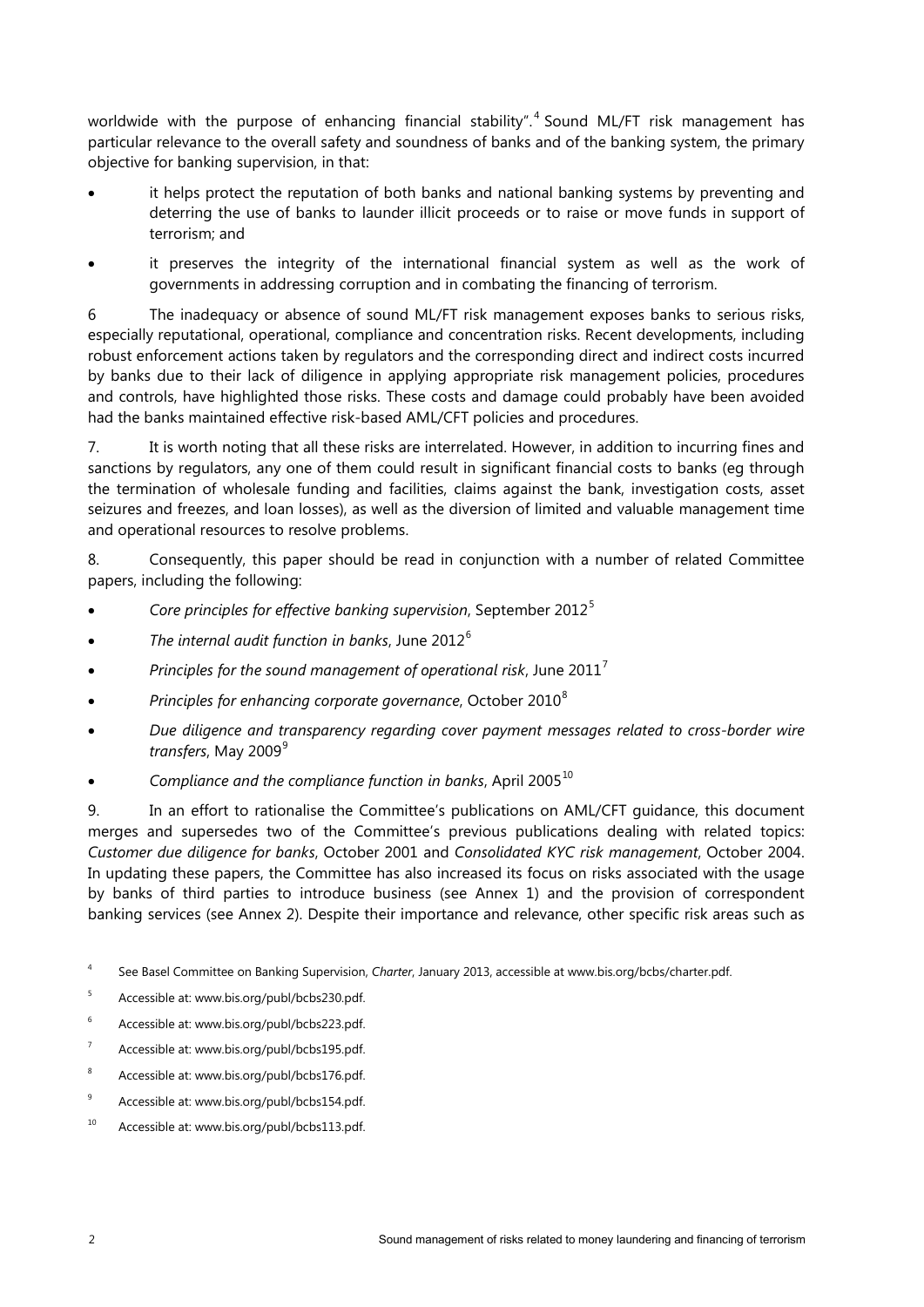politically exposed persons (PEPs), private banking and specific legal structures that were addressed in the previous papers have not been specifically developed in this guidance, since they are the subject of existing FATF publications.<sup>[11](#page-6-1)</sup>

10. With respect to the scope of application, these guidelines should be read in conjunction with other standards and guidelines produced by the Committee that promote supervision of banking groups on a consolidated level.<sup>[12](#page-6-2)</sup> This is particularly relevant in the context of AML/CFT since customers frequently have multiple relationships and/or accounts with the same banking group, but in offices located in different countries.

11. These guidelines are applicable to all banks. Some of the requirements may require adaptation for use by small or specialised institutions, to fit their specific size or business models. However, it is beyond the scope of this guidance document to address these adjustments.

12. These guidelines specifically target banks, banking groups (parts II and III respectively) and banking supervisors (part IV). As stated in BCP 29, the Committee is aware of the variety of national arrangements that exist for ensuring AML/CFT compliance, particularly the sharing of supervisory functions between banking supervisors and other authorities such as financial intelligence units.<sup>[13](#page-6-3)</sup> Therefore, for the purpose of these guidelines, the term "supervisor" might refer to these authorities. In jurisdictions where AML/CFT supervisory authority is shared, the banking supervisor cooperates with other authorities to seek adherence to these guidelines.

13. It should be noted that the FATF standards that require countries to apply other measures in their financial sectors and other designated non-financial sectors, or establishing powers and responsibilities for the competent authorities, are not dealt with in this document.

### <span id="page-6-0"></span>II. Essential elements of sound ML/FT risk management

14. In accordance with the updated *Core principles for effective banking supervision* (2012), all banks should be required to "have adequate policies and processes, including strict customer due diligence (CDD) rules to promote high ethical and professional standards in the banking sector and prevent the bank from being used, intentionally or unintentionally, for criminal activities".<sup>[14](#page-6-4)</sup> This requirement is to be seen as a specific part of banks' general obligation to have sound risk management programmes in place to address all kinds of risks, including ML and FT risks. "Adequate policies and processes" in this context requires the implementation of other measures in addition to effective CDD rules. These measures should also be proportional and risk-based, informed by banks' own risk assessment of ML/FT risks. This document sets out guidance in respect of such measures. In addition, other guidelines (see paragraph 8 above) are applicable or supplementary where no specific AML/CFT guidance exists.

<span id="page-6-1"></span><sup>11</sup> See in particular the *FATF Guidance on Politically Exposed Persons* (recommendations 12 and 22), accessible at www.fatfgafi.org/fr/documents/documents/peps-r12-r22.html.

<span id="page-6-2"></span><sup>12</sup> See for example BCP 12 in *Core principles for effective banking supervision*, September 2012.

<span id="page-6-3"></span> $13$  Financial intelligence units are described in Recommendation 26 in the FATF Standards.

<span id="page-6-4"></span><sup>14</sup> See BCP 29 in *Core principles for effective banking supervision*, September 2012.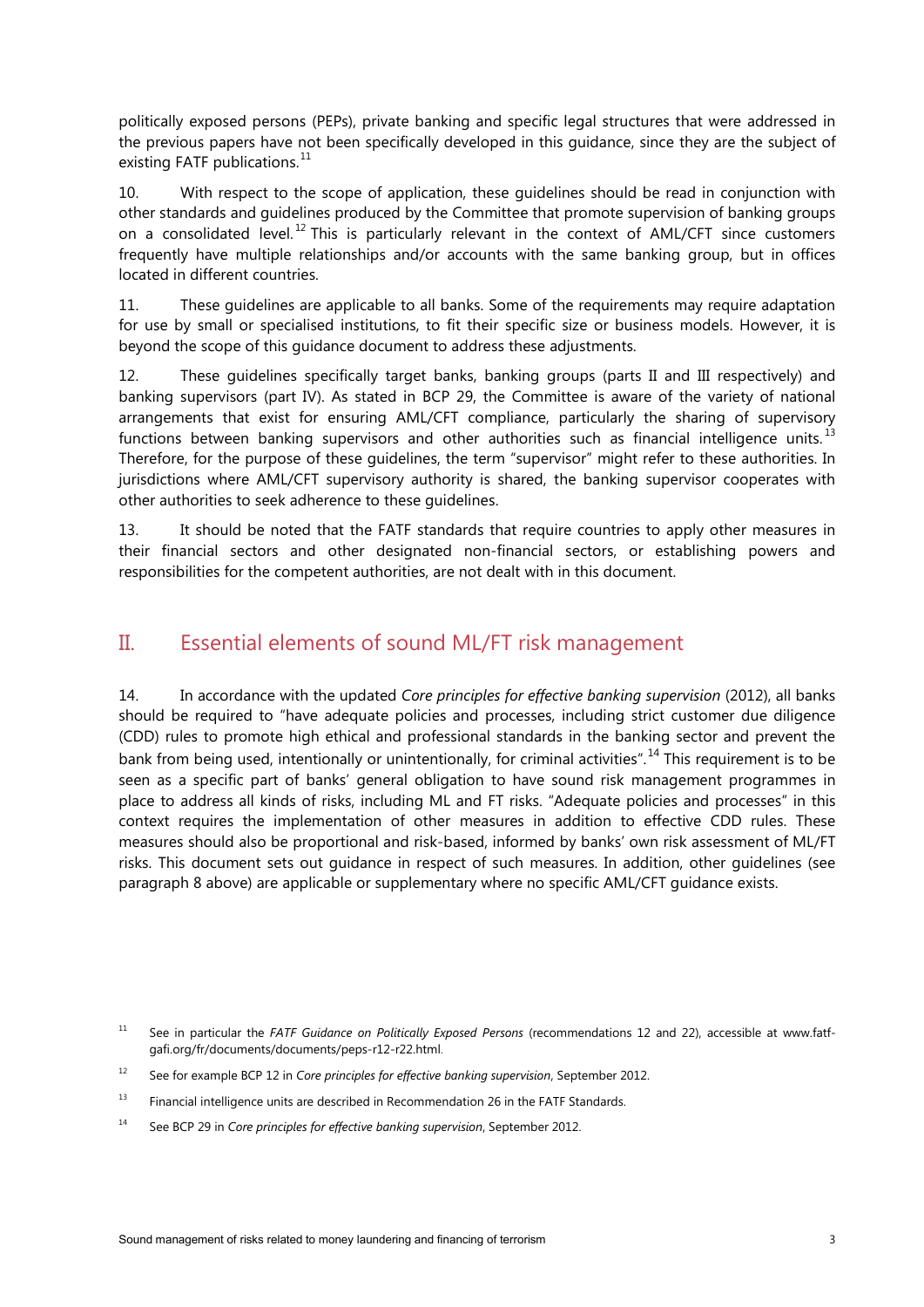#### <span id="page-7-0"></span>1. Assessment, understanding, management and mitigation of risks

#### <span id="page-7-1"></span>(a) Assessment and understanding of risks

[15](#page-7-3). Sound risk management<sup>15</sup> requires the identification and analysis of ML/FT risks present within the bank and the design and effective implementation of policies and procedures that are commensurate with the identified risks. In conducting a comprehensive risk assessment to evaluate ML/FT risks, a bank should consider all the relevant inherent and residual risk factors at the country, <sup>[16](#page-7-4)</sup> sectoral, bank and business relationship level, among others, in order to determine its risk profile and the appropriate level of mitigation to be applied. The policies and procedures for CDD, customer acceptance, customer identification and monitoring of the business relationship and operations (product and service offered) will then have to take into account the risk assessment and the bank's resulting risk profile. A bank should have appropriate mechanisms to document and provide risk assessment information to competent authorities such as supervisors.

16. A bank should develop a thorough understanding of the inherent ML/FT risks present in its customer base, products, delivery channels and services offered (including products under development or to be launched) and the jurisdictions within which it or its customers do business. This understanding should be based on specific operational and transaction data and other internal information collected by the bank as well as external sources of information such as national risk assessments and country reports from international organisations. Policies and procedures for customer acceptance, due diligence and ongoing monitoring should be designed and implemented to adequately control those identified inherent risks. Any resulting residual risk should be managed in line with the bank's risk profile established through its risk assessment. This assessment and understanding should be able to be demonstrated as required by, and should be acceptable to, the bank's supervisor.

#### <span id="page-7-2"></span>(b) Proper governance arrangements

17. Effective ML/FT risk management requires proper governance arrangements as described in relevant previous publications of the Committee.<sup>[17](#page-7-5)</sup> In particular, the requirement for the board of directors to approve and oversee the policies for risk, risk management and compliance is fully relevant in the context of ML/FT risk. The board of directors should have a clear understanding of ML/FT risks. Information about ML/FT risk assessment should be communicated to the board in a timely, complete, understandable and accurate manner so that it is equipped to make informed decisions.

18. Explicit responsibility should be allocated by the board of directors effectively taking into consideration the governance structure of the bank for ensuring that the bank's policies and procedures are managed effectively. The board of directors and senior management should appoint an appropriately qualified chief AML/CFT officer to have overall responsibility for the AML/CFT function with the stature and the necessary authority within the bank such that issues raised by this senior officer receive the necessary attention from the board, senior management and business lines.

<span id="page-7-3"></span><sup>15</sup> See in particular BCP 15 in *Core principles for effective banking supervision*, September 2012 as well as Principle 6 in *Principles for enhancing corporate governance*, October 2010.

<span id="page-7-4"></span><sup>16</sup> Where appropriate, AML/CFT risk assessments at a supranational level should be taken into account.

<span id="page-7-5"></span><sup>17</sup> See, in particular, *The internal audit function in banks*, June 2012; *Principles for enhancing corporate governance*, October 2010*; Compliance and the compliance function in banks*, April 2005.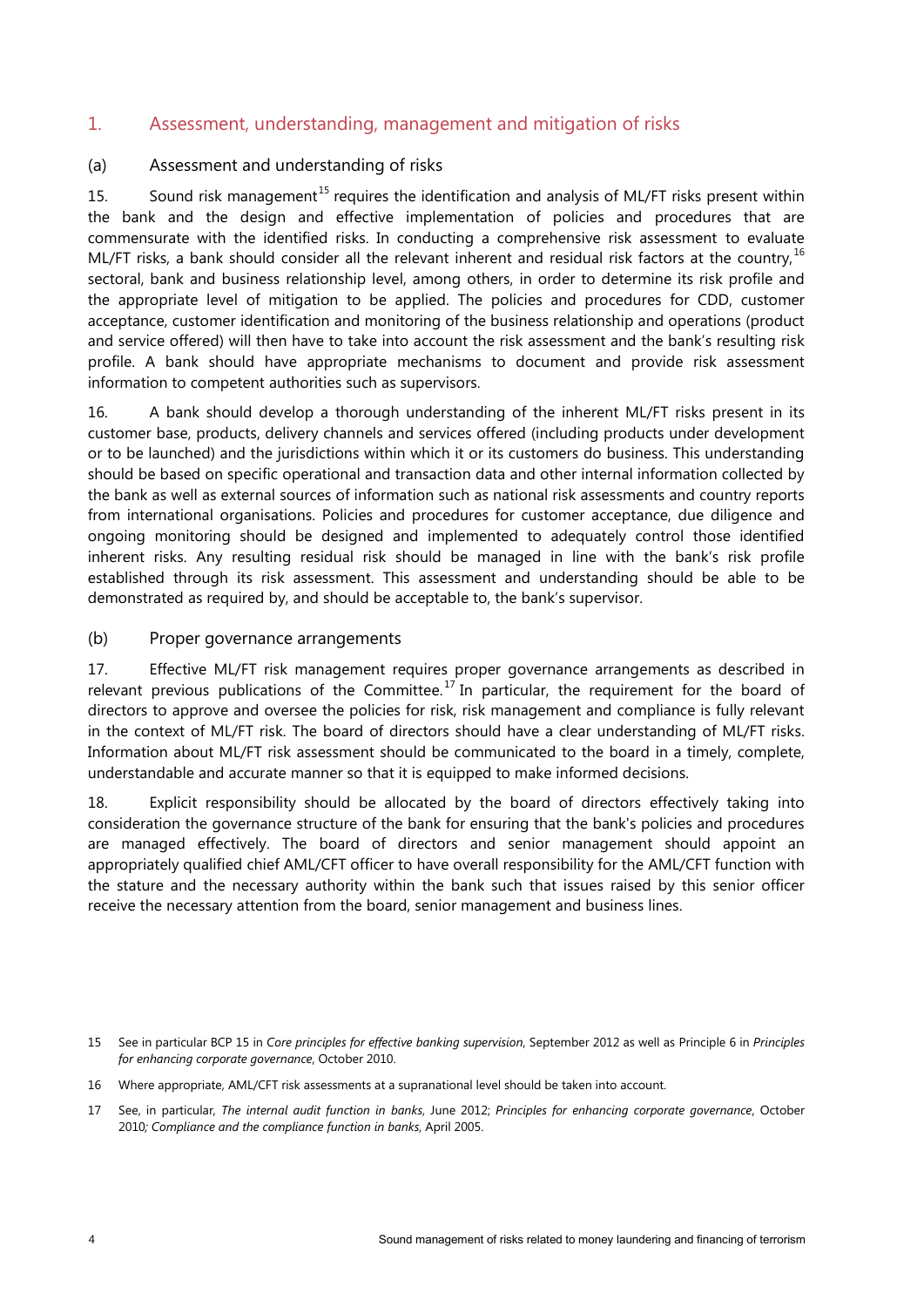#### <span id="page-8-0"></span>(c) The three lines of defence

19. As a general rule and in the context of AML/CFT, the business units (eg front office, customerfacing activity) are the first line of defence in charge of identifying, assessing and controlling the risks of their business. They should know and carry out the policies and procedures and be allotted sufficient resources to do this effectively. The second line of defence includes the chief officer in charge of AML/CFT, the compliance function but also human resources or technology. The third line of defence is ensured by the internal audit function.

20. As part of **the first line of defence**, policies and procedures should be clearly specified in writing, and communicated to all personnel. They should contain a clear description for employees of their obligations and instructions as well as guidance on how to keep the activity of the bank in compliance with regulations. There should be internal procedures for detecting and reporting suspicious transactions.

21. A bank should have adequate policies and processes for screening prospective and existing staff to ensure high ethical and professional standards. All banks should implement ongoing employee training programmes so that bank staff are adequately trained to implement the bank's AML/CFT policies and procedures. The timing and content of training for various sectors of staff will need to be adapted by the bank according to their needs and the bank's risk profile. Training needs will vary depending on staff functions and job responsibilities and length of service with the bank. Training course organisation and materials should be tailored to an employee's specific responsibility or function to ensure that the employee has sufficient knowledge and information to effectively implement the bank's AML/CFT policies and procedures. New employees should be required to attend training as soon as possible after being hired, for the same reasons. Refresher training should be provided to ensure that staff are reminded of their obligations and their knowledge and expertise are kept up to date. The scope and frequency of such training should be tailored to the risk factors to which employees are exposed due to their responsibilities and the level and nature of risk present in the bank.

22. As part of **the second line of defence**, the chief officer in charge of AML/CFT should have the responsibility for ongoing monitoring of the fulfilment of all AML/CFT duties by the bank. This implies sample testing of compliance and review of exception reports to alert senior management or the board of directors if it is believed management is failing to address AML/CFT procedures in a responsible manner. The chief AML/CFT officer should be the contact point regarding all AML/CFT issues for internal and external authorities, including supervisory authorities or financial intelligence units (FIUs).

23. The business interests of a bank should in no way be opposed to the effective discharge of the above-mentioned responsibilities of the chief AML/CFT officer. Regardless of the bank's size or its management structure, potential conflicts of interest should be avoided. Therefore, to enable unbiased judgments and facilitate impartial advice to management, the chief AML/CFT officer should, for example, not have business line responsibilities and should not be entrusted with responsibilities in the context of data protection or the function of internal audit. Where any conflicts between business lines and the responsibilities of the chief AML/CFT officer arise, procedures should be in place to ensure AML/CFT concerns are objectively considered at the highest level.

24. The chief AML/CFT officer may also perform the function of the chief risk officer or the chief compliance officer or equivalent. He/she should have a direct reporting line to senior management or the board. In case of a separation of duties the relationship between the aforementioned chief officers and their respective roles must be clearly defined and understood.

25. The chief AML/CFT officer should also have the responsibility for reporting suspicious transactions. The chief AML/CFT officer should be provided with sufficient resources to execute all responsibilities effectively and play a central and proactive role in the bank's AML/CFT regime. In order to do so, he/she must be fully conversant with the bank's AML/CFT regime, its statutory and regulatory requirements and the ML/FT risks arising from the business.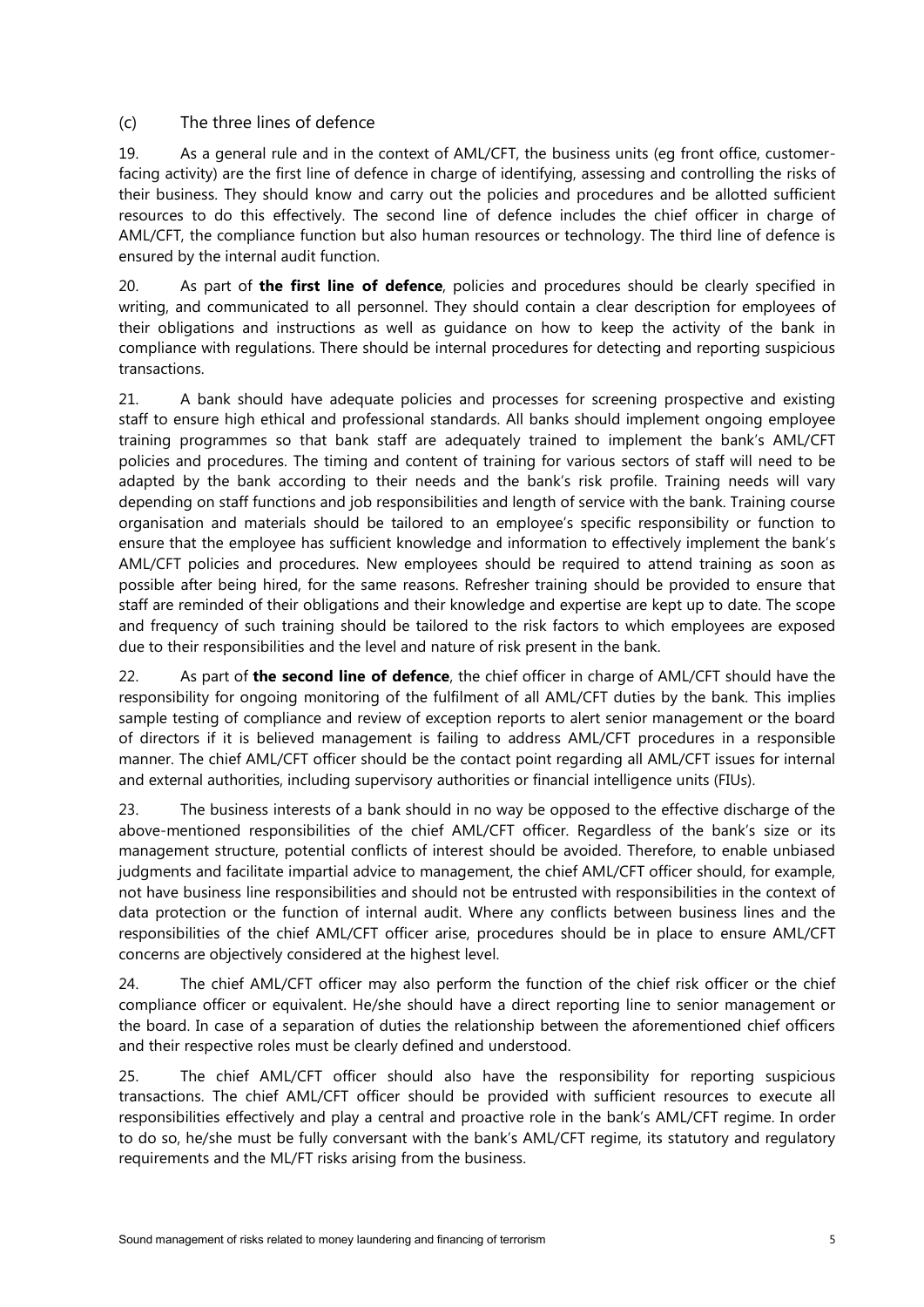26. **Internal audit, the third line of defence,** plays an important role in independently evaluating the risk management and controls, and discharges its responsibility to the audit committee of the board of directors or a similar oversight body through periodic evaluations of the effectiveness of compliance with AML/CFT policies and procedures. A bank should establish policies for conducting audits of (i) the adequacy of the bank's AML/CFT policies and procedures in addressing identified risks, (ii) the effectiveness of bank staff in implementing the bank's policies and procedures; (iii) the effectiveness of compliance oversight and quality control including parameters of criteria for automatic alerts; and (iv) the effectiveness of the bank's training of relevant personnel. Senior management should ensure that audit functions are allocated staff that are knowledgeable and have the appropriate expertise to conduct such audits. Management should also ensure that the audit scope and methodology are appropriate for the bank's risk profile and that the frequency of such audits is also based on risk. Periodically, internal auditors should conduct AML/CFT audits on a bank-wide basis. In addition, internal auditors should be proactive in following up their findings and recommendations.<sup>[18](#page-9-1)</sup> As a general rule, the processes used in auditing should be consistent with internal audit's broader audit mandate, subject to any prescribed auditing requirements applicable to AML/CFT measures.

27. In many countries, **external auditors** also have an important role to play in evaluating banks' internal controls and procedures in the course of their financial audits, and in confirming that they are compliant with AML/CFT regulations and supervisory practice. In cases where a bank uses external auditors to evaluate the effectiveness of AML/CFT policies and procedures, it should ensure that the scope of the audit is adequate to address the bank's risks and that the auditors assigned to the engagement have the requisite expertise and experience. A bank should also ensure that it exercises appropriate oversight of such engagements.

#### <span id="page-9-0"></span>(d) Adequate transaction monitoring system

28 A bank should have a monitoring system in place that is adequate with respect to its size, its activities and complexity as well as the risks present in the bank. For most banks, especially those which are internationally active, effective monitoring is likely to necessitate the automation of the monitoring process. When a bank has the opinion that an IT monitoring system is not necessary in its specific situation, it should document its decision and be able to demonstrate to its supervisor or external auditors that it has in place an effective alternative. When an IT system is used, it should cover all accounts of the bank's customers and transactions for the benefit of, or by order of, those customers. It must enable the bank to undergo trend analysis of transaction activity and to identify unusual business relationships and transactions in order to prevent ML or FT.

29. In particular, this system should be able to provide accurate information for senior management relating to several key aspects, including changes in the transactional profile of customers. In compiling the customer's profile, the bank should incorporate the updated, comprehensive and accurate CDD information provided to it by the customer. The IT system should allow the bank, and where appropriate the group, to gain a centralised knowledge of information (ie organised by customer, product, across group entities, transactions carried out during a certain timeframe etc). Without being requested to have a unique customer file, banks should be able to risk-rate customers and manage alerts with all the relevant information at their disposal. An IT monitoring system must use adequate parameters based on the national and international experience on the methods and the prevention of ML or FT. A bank may make use of the standard parameters provided by the developer of the IT monitoring system; however, the parameters used must reflect and take into account the bank's own risk situation.

<span id="page-9-1"></span><sup>18</sup> See BCBS, *The internal audit function in banks*, June 2012.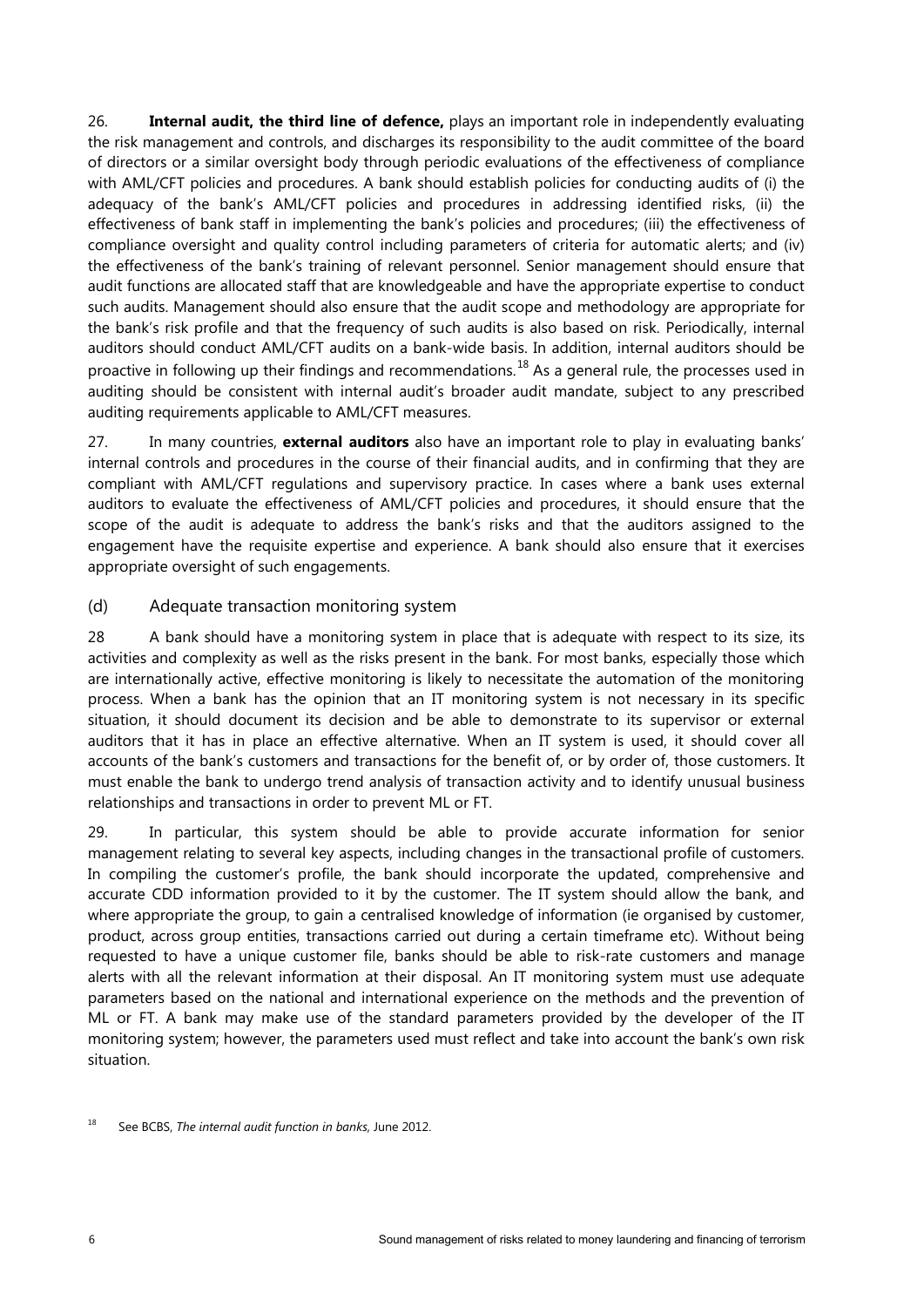30. The IT monitoring system should enable a bank to determine its own criteria for additional monitoring, filing a suspicious transaction report (STR) or taking other steps in order to minimise the risk. The chief AML/CFT officer should have access to and benefit from the IT system as far as it is relevant for his/her function (even if operated or used by other business lines). Parameters of the IT system should allow for generation of alerts of unusual transactions and should then be subject to further assessment by the chief AML/CFT officer. Any risk criteria used in this context should be adequate with regard to the risk assessment of the bank.

31. Internal audit should also evaluate the IT system to ensure that it is appropriate and used effectively by the first and second lines of defence.

#### <span id="page-10-0"></span>2. Customer acceptance policy

32. A bank should develop and implement clear customer acceptance policies and procedures to identify the types of customer that are likely to pose a higher risk of ML and FT pursuant to the bank's risk assessment.<sup>[19](#page-10-1)</sup> When assessing risk, a bank should consider the factors relevant to the situation, such as a customer's background, occupation (including a public or high-profile position), source of income and wealth, country of origin and residence (when different), products used, nature and purpose of accounts, linked accounts, business activities and other customer-oriented risk indicators in determining what is the level of overall risk and the appropriate measures to be applied to manage those risks.

33. Such policies and procedures should require basic due diligence for all customers and commensurate due diligence as the level of risk associated with the customer varies. For proven lower risk situations, simplified measures may be permitted, if this is allowed by law. For example, the application of basic account-opening procedures may be appropriate for an individual who expects to maintain a small account balance and use it to conduct routine retail banking transactions. It is important that the customer acceptance policy is not so restrictive that it results in a denial of access by the general public to banking services, especially for people who are financially or socially disadvantaged. The FATF *Financial Inclusion Guidance* [20](#page-10-2) provides useful guidelines on designing AML/CFT procedures that are not overly restrictive to the financially or socially disadvantaged.

34. Where the risks are higher, banks should take enhanced measures to mitigate and manage those risks. Enhanced due diligence may be essential for an individual planning to maintain a large account balance and conduct regular cross-border wire transfers or an individual who is a politically exposed person (PEP). In particular, such enhanced due diligence is required for foreign PEPs. Decisions to enter into or pursue business relationships with higher-risk customers should require the application of enhanced due diligence measures, such as approval to enter into or continue such relationships, being taken by senior management. The bank's customer acceptance policy should also define circumstances under which the bank would not accept a new business relationship or would terminate an existing one.

<span id="page-10-1"></span> $19$  The FATF standards also include useful guidelines on how the bank may effectively implement a risk-based approach (see in particular Recommendation 1).

<span id="page-10-2"></span><sup>20</sup> See FATF, *Guidance on Anti-Money Laundering and Terrorist Financing and Financial Inclusion*, February 2013, accessible at http://www.fatf-gafi.org/topics/financialinclusion/.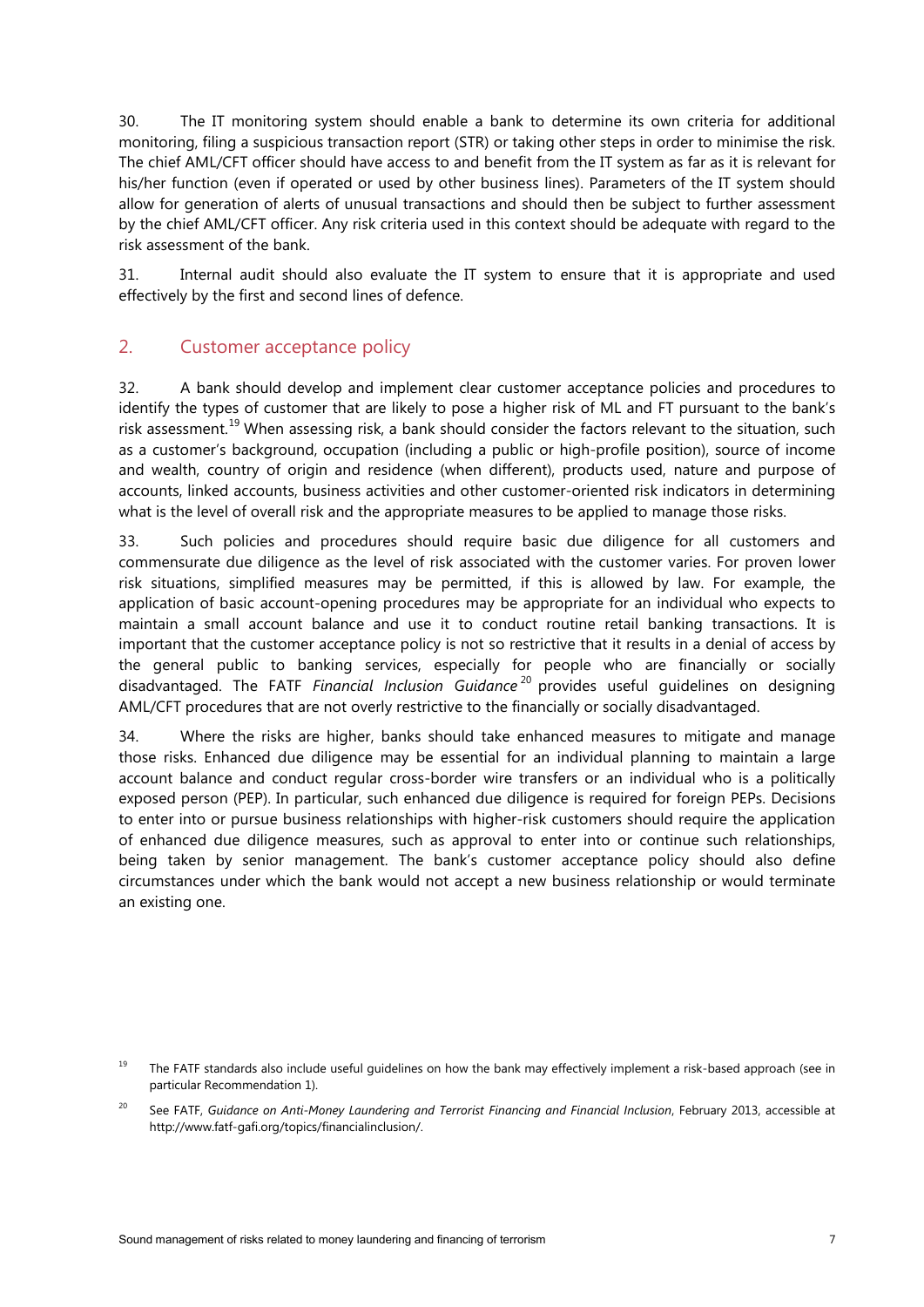#### <span id="page-11-0"></span>3. Customer and beneficial owner identification, verification and risk profiling

35. For the purposes of this guidance, a customer refers, in accordance with the FATF Recommendation 10, to any person<sup>[21](#page-11-1)</sup> who enters into a business relationship or carries out an occasional financial transaction with the bank. The customer due diligence should be applied not only to customers but also to persons acting on their behalf and beneficial owners.<sup>[22](#page-11-2)</sup> In accordance with the FATF standards, banks should identify customers and verify their identity. $^{23}$  $^{23}$  $^{23}$ 

36. A bank should establish a systematic procedure for identifying and verifying its customers and, where applicable, any person acting on their behalf and any beneficial owner(s). Generally, a bank should not establish a banking relationship, or carry out any transactions, until the identity of the customer has been satisfactorily established and verified in accordance with FATF Recommendation 10. Consistent with BCP  $29^{24}$  $29^{24}$  $29^{24}$  and the FATF standards, the procedures should also include the taking of reasonable measures to verify the identity of the beneficial owner. A bank should also verify that any person acting on behalf of the customer is so authorised, and should verify the identity of that person.

37. The identity of customers, beneficial owners, as well as persons acting on their behalf, should be verified by using reliable, independent source documents, data or information. When relying on documents, a bank should be aware that the best documents for the verification of identity are those most difficult to obtain illicitly or to counterfeit. When relying on other sources than documents, the bank must ensure that the methods (which may include checking references with other financial institutions and obtaining financial statements) and sources of information are appropriate, and in accordance with the bank's policies and procedures and risk profile of the customer. A bank may require customers to complete a written declaration of the identity and details of the beneficial owner, although the bank should not rely solely on such declarations. As for all elements of the CDD process, a bank should also consider the nature and level of risk presented by a customer when determining the extent of the applicable due diligence measures.  $25$  In no case should a bank disregard its customer identification and verification procedures just because the customer is unable to be present for an interview (non-face-to-face customer); the bank should also take into account risk factors such as why the customer has chosen to open an account far away from its seat/office, in particular in a foreign jurisdiction. It would also be important to take into account the relevant risks associated with customers from jurisdictions that are known to have AML/CFT strategic deficiencies and apply enhanced due diligence when this is called for by the FATF, other international bodies or national authorities.

38. While the customer identification and verification process is applicable at the outset of the relationship or before an occasional banking transaction is carried out, a bank should use this information to build an understanding of the customer's profile and behaviour. The purpose of the relationship or the occasional banking transaction, the level of assets or the size of transactions of the customer, and the regularity or duration of the relationship are examples of information typically

<span id="page-11-5"></span><sup>25</sup> See World Bank, *Politically Exposed Persons, Preventive Measures for the Banking Sector, 2010.* 

<span id="page-11-1"></span> $21$  "Person" in this context refers to natural and legal persons or legal arrangements.

<span id="page-11-2"></span> $22$  The term "beneficial owner" is used in this quidance paper consistently with the definition and clarifications provided by the FATF standards. As a reminder, the FATF defines a "beneficial owner" as the natural person(s) who ultimately owns or controls a customer and/or natural person on whose behalf a transaction is being conducted. It also includes those persons who exercise ultimate effective control over a legal person or arrangement.

<span id="page-11-3"></span><sup>&</sup>lt;sup>23</sup> See Interpretive note to Recommendation 1 of the FATF. This requirement applies unless the country has determined through a risk assessment that particular types of activities (and customers associated with the activities) may, on a limited basis, be exempted because there is a proven low risk of ML or FT in line with the interpretive note to Recommendation 1.

<span id="page-11-4"></span><sup>24</sup> See BCP 29, essential criterion 5(b) in *Core principles for effective banking supervision*, September 2012.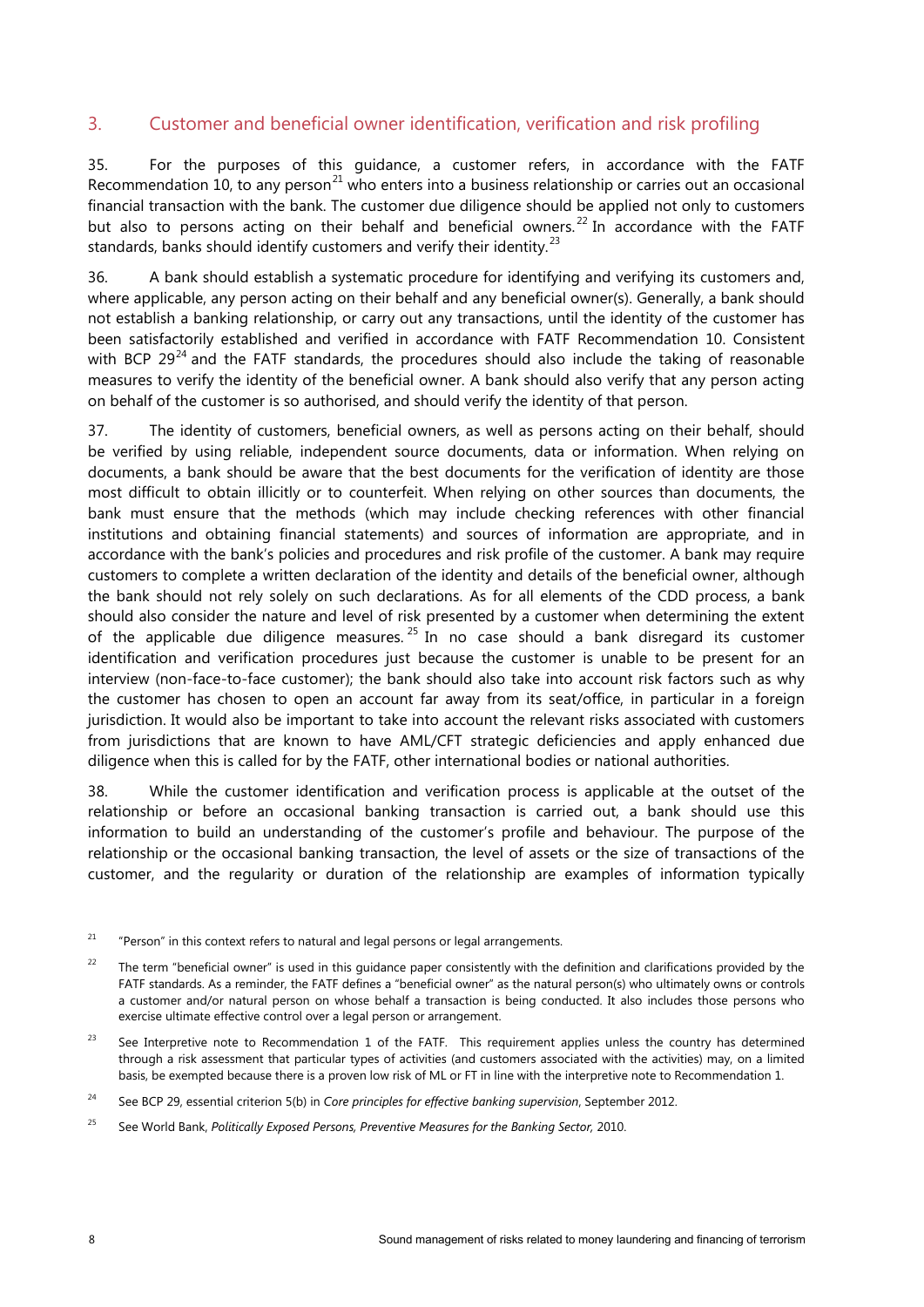collected. Therefore, a bank should also have policies and procedures in place to conduct due diligence on its customers sufficient to develop customer risk profiles either for particular customers or categories of customers. The information collected for this purpose should be determined by the level of risk associated with the customer's business model and activities as well as the financial products or services requested by the customer. These risk profiles will facilitate the identification of any account activity that deviates from activity or behaviour that would be considered "normal" for the particular customer or customer category and could be considered as unusual, or even suspicious. Customer risk profiles will assist the bank in further determining if the customer or customer category is higher-risk and requires the application of enhanced CDD measures and controls. The profiles should also reflect the bank's understanding of the intended purpose and nature of the business relationship/occasional banking transaction, expected level of activity, type of transactions, and, where necessary, sources of customer funds, income or wealth as well as other similar considerations. Any significant information collected on customer activity or behaviour should be used in updating the bank's risk assessment of the customer.

39. A bank should obtain customer identification papers as well as any information and documentation obtained as a result of CDD conducted on the customer. This could include copies of or records of official documents (eg passports, identity cards, driving licences), account files (eg financial transaction records) and business correspondence, including the results of any analysis undertaken such as the risk assessment and inquiries to establish the background and purpose of the relationships and activities.

40. A bank should also obtain all the information necessary to establish to its full satisfaction the identity of their customer and the identity of any person acting on behalf of the customer and of beneficial owners. While a bank is required to both identify its customers and verify their identities, the nature and extent of the information required for verification will depend on risk assessment, including the type of applicant (personal, corporate etc), and the expected size and use of the account. The specific requirements involved in ascertaining the identity of natural persons are usually prescribed in national legislation. Higher-risk customers will require the application of enhanced due diligence to verify customer identity. If the relationship is complex, or if the size of the account is significant, additional identification measures may be advisable, and these should be determined based on the level of overall risk.

41. When a bank is unable to complete CDD measures, it should not open the account, commence business relations or perform the transaction. However, there may be circumstances where it would be permissible for verification to be completed after the establishment of the business relationship, because it would be essential not to interrupt the normal conduct of business. In such circumstances, the bank should adopt adequate risk management procedures with respect to the conditions and restrictions under which a customer may utilise the banking relationship prior to verification. In situations where an account has been opened but problems of verification arise during the course of the establishment of the banking relationship that cannot be resolved, the bank should close or otherwise block access to the account. In any event, the bank should consider filing a STR in cases where there are problems with completion of the CDD measures.<sup>[26](#page-12-0)</sup> Additionally, where CDD checks raise suspicion or reasonable grounds to suspect that the assets or funds of the prospective customer may be the proceeds of predicate offences and crimes related to ML/FT, banks should not voluntarily agree to open accounts with such customers. In such situations, banks should file an STR with the relevant authorities accordingly and ensure that the customer is not informed, even indirectly, that an STR has been, is being or shall be filed.

<span id="page-12-0"></span> $26$  Subject to any national legislation concerning handling of suspicious transactions.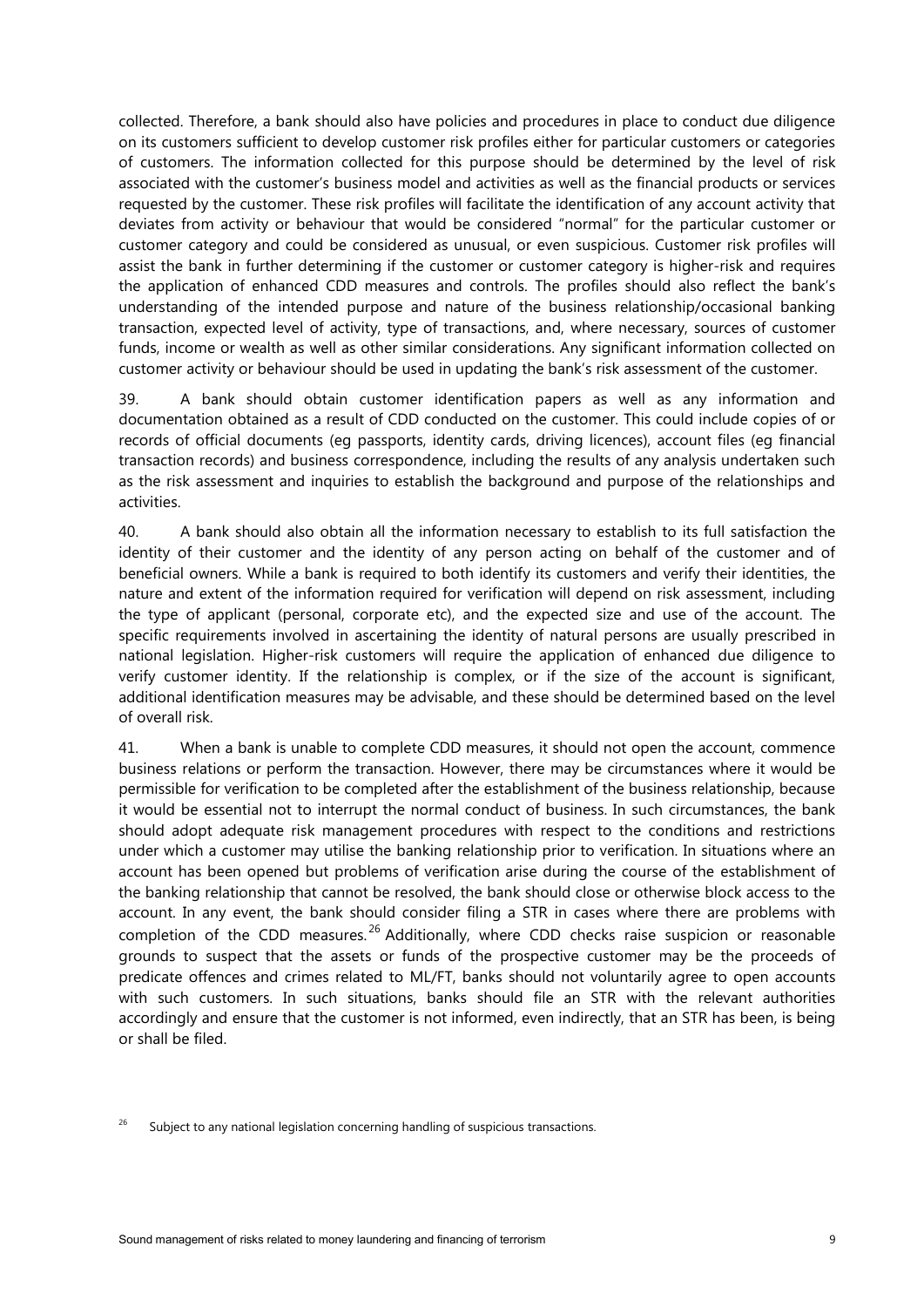42. A bank should have in place procedures and material capacity enabling front office, customerfacing activities to identify any designated entities or individuals (eg terrorists, terrorist organisations) in accordance with their national legislation and the relevant United Nations Security Council Resolutions (UNSCRs).

43. While the transfer of funds from an account in the customer's name in another bank subject to the same CDD standard as the initial deposit may provide some comfort, a bank should nevertheless conduct its own due diligence and consider the possibility that the previous account manager may have asked for the account to be closed because of a concern about illicit activities. Naturally, customers have the right to move their business from one bank to another. However, if a bank has any reason to believe that an applicant has been refused banking facilities by another bank due to concerns over illicit activities of the customer, it should consider classifying that applicant as higher-risk and apply enhanced due diligence procedures to the customer and the relationship, filing an STR and/or not accepting the customer in accordance with its own risk assessments and procedures.

44. A bank should not open an account or conduct ongoing business with a customer who insists on anonymity or who gives an obviously fictitious name. Nor should confidential numbered<sup>[27](#page-13-1)</sup> accounts function as anonymous accounts but they should be subject to exactly the same CDD procedures as all other customers' accounts, even if the procedures are carried out by selected staff. While a numbered account can offer additional confidentiality for the account-holder, the identity of the latter must be verified by the bank and known to a sufficient number of staff to facilitate the conduct of effective due diligence, especially if other risk factors indicate that the customer is higher-risk. A bank should ensure that its internal control, compliance, audit and other oversight functions, in particular the chief AML/CFT officer, and the bank's supervisors, have full access to this information as needed.

### <span id="page-13-0"></span>4. Ongoing monitoring

45. Ongoing monitoring is an essential aspect of effective and sound ML/FT risk management. A bank can only effectively manage its risks if it has an understanding of the normal and reasonable banking activity of its customers that enables the bank to identify attempted and unusual transactions which fall outside the regular pattern of the banking activity. Without such knowledge, the bank is likely to fail in its obligations to identify and report suspicious transactions to the appropriate authorities. Ongoing monitoring should be conducted in relation to all business relationships and transactions, but the extent of the monitoring should be based on risk as identified in the bank risk assessment and its CDD efforts. Enhanced monitoring should be adopted for higher-risk customers or transactions. A bank should not only monitor its customers and their transactions, but should also carry out cross-sectional product/service monitoring in order to identify and mitigate emerging risk patterns.

46. All banks should have systems in place to detect unusual or suspicious transactions or patterns of activity. In establishing scenarios for identifying such activity, a bank should consider the customer's risk profile developed as a result of the bank's risk assessment, information collected during its CDD efforts, and other information obtained from law enforcement and other authorities in its jurisdiction. For example, a bank may be aware of particular schemes or arrangements to launder proceeds of crime that may have been identified by authorities as occurring within its jurisdiction. As part of its risk assessment process, it will have assessed the risk that activity associated with such schemes or arrangements may be occurring within the bank through a category of customers, group of accounts, transaction pattern or product usage. Based on this knowledge, the bank should design and apply

<span id="page-13-1"></span>In a numbered account, the names of the customer and beneficial owner are known to the bank but are substituted by an account number or code name in subsequent documentation.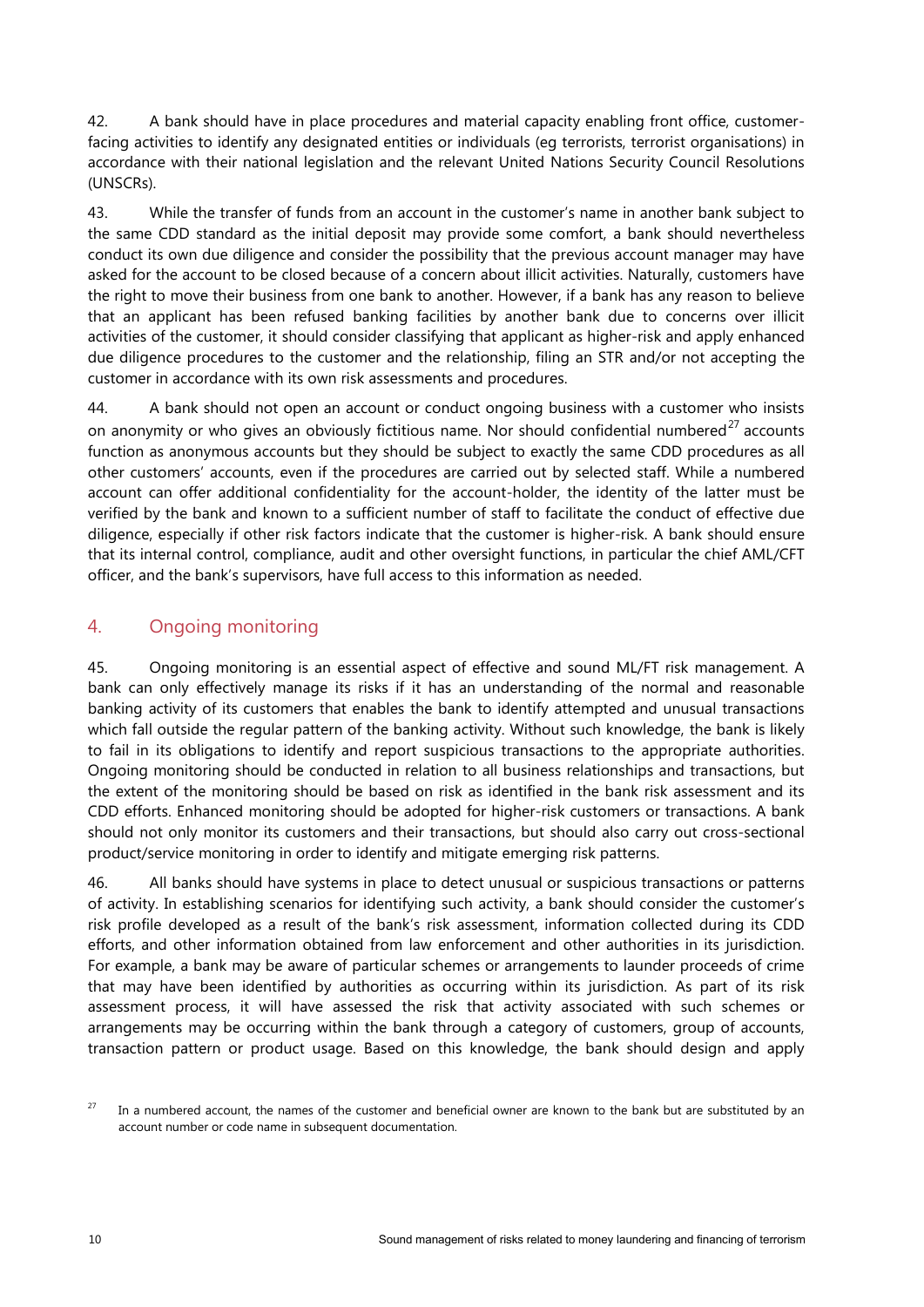appropriate monitoring tools and controls to identify such activity. These could be through alert scenarios for computerised monitoring systems or setting limits for a particular class or category of activity, for instance.

47. Using CDD information, a bank should be able to identify transactions that do not appear to make economic sense, that involve large cash deposits or that are not consistent with the customer's normal and expected transactions.

48. A bank should have established enhanced due diligence policies and procedures for customers who have been identified as higher-risk by the bank. In addition to established policies and procedures relating to approvals for account opening, a bank should also have specific policies regarding the extent and nature of required CDD, frequency of ongoing account monitoring and updating of CDD information and other records. The ability of the bank to effectively monitor and identify suspicious activity would require access to updated, comprehensive and accurate customer profiles and records.

49. A bank should ensure that they have appropriate integrated management information systems, commensurate with its size, organisational structure or complexity, based on materiality and risks, to provide both business units (eg relationship managers) and risk and compliance officers (including investigating staff) with timely information needed to identify, analyse and effectively monitor customer accounts. The systems used and the information available should support the monitoring of such customer relationships across lines of business and include all the available information on that customer relationship including transaction history, missing account opening documentation and significant changes in the customer's behaviour or business profile and transactions made through a customer account that are unusual.

50. The bank should screen its customer database(s) whenever there are changes to sanction lists. The bank should also screen its customer database(s) periodically to detect foreign PEPs and other higher-risk accounts and subject them to enhanced due diligence.

#### <span id="page-14-0"></span>5. Management of information

#### <span id="page-14-1"></span>(a) Record-keeping

51. A bank should ensure that all information obtained in the context of CDD is recorded. This includes both (i) recording the documents the bank is provided with when verifying the identity of the customer or the beneficial owner, and (ii) transcription into the bank's own IT systems of the relevant CDD information contained in such documents or obtained by other means.

52. A bank should also develop and implement clear rules on the records that must be kept to document due diligence conducted on customers and individual transactions. These rules should take into account, if possible, any prescribed privacy measures. They should include a definition of the types of information and documentation that should be included in the records as well as the retention period for such records, which should be at least five years from the termination of the banking relationship or the occasional transaction.<sup>[28](#page-14-2)</sup> Even if accounts are closed, in the event of ongoing investigation/ litigation, all records should be retained until the closure of the case. Maintaining complete and updated records is essential for a bank to adequately monitor its relationship with its customer, to understand the customer's ongoing business and activities, and, if necessary, to provide an audit trail in the event of disputes, legal action, or inquiries or investigations that could lead to regulatory actions or criminal prosecution.

<span id="page-14-2"></span><sup>28</sup> See BCP 29*,* essential criterion 5(f) in *Core principles for effective banking supervision*, September 2012.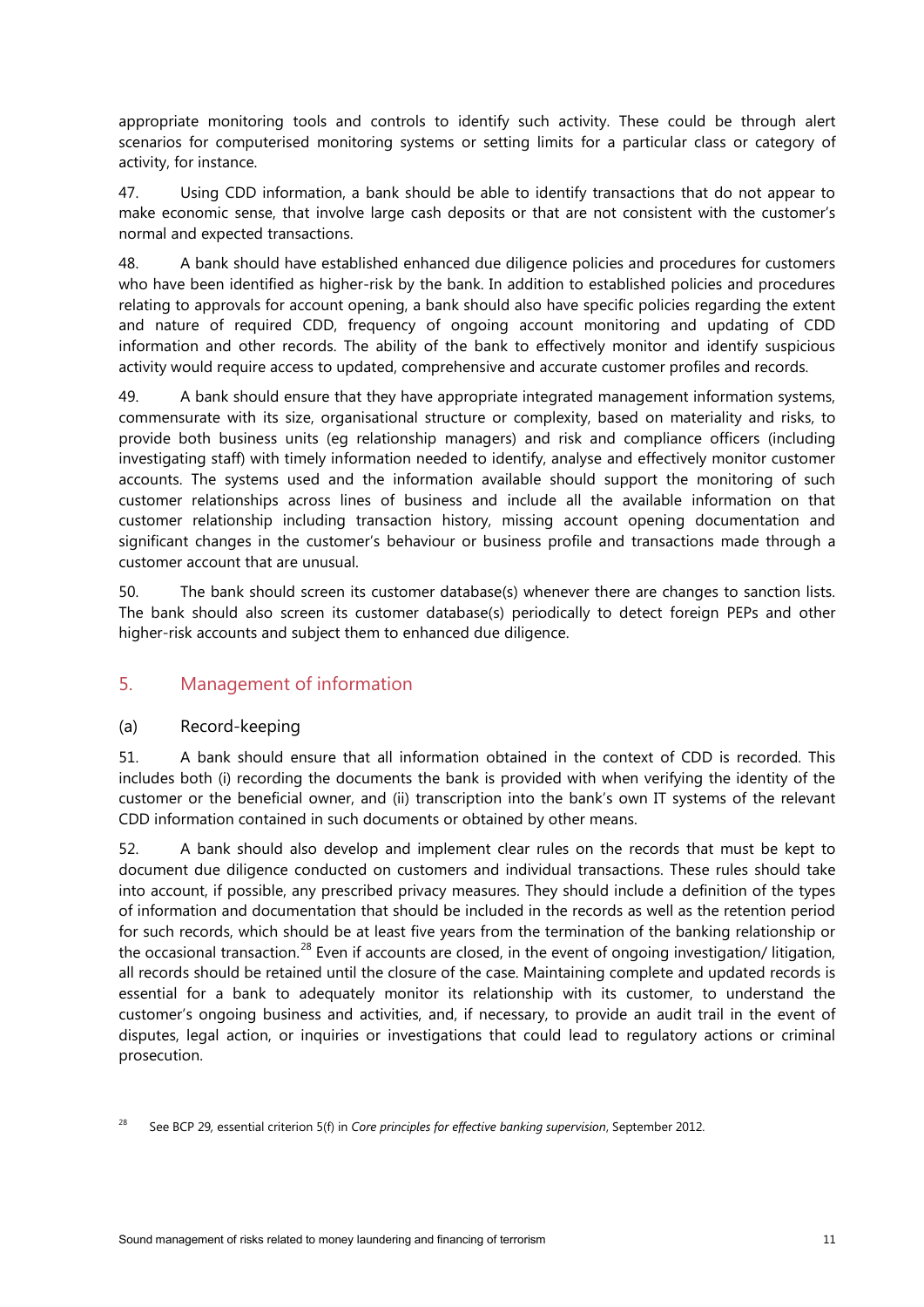53. Adequate records documenting the evaluation process related to ongoing monitoring and review and any conclusions drawn should also be maintained and will help to demonstrate the bank's compliance with CDD requirements and ability to manage ML and FT risk.

#### <span id="page-15-0"></span>(b) Updating of information

54. Only if banks ensure that records remain accurate, up-to-date and relevant by undertaking regular reviews of existing records and updating the CDD information can other competent authorities, law enforcement agencies or financial intelligence units make effective use of that information in order to fulfil their own responsibilities in the context of AML/CFT. In addition, keeping up-to-date information will enhance the bank's ability to effectively monitor the account for unusual or suspicious activities.

#### <span id="page-15-1"></span>(c) Supplying information to the supervisors

55. A bank should be able to demonstrate to its supervisors, on request, the adequacy of its assessment, management and mitigation of ML/FT risks; its customer acceptance policy; its procedures and policies concerning customer identification and verification; its ongoing monitoring and procedures for reporting suspicious transactions; and all measures taken in the context of AML/CFT.

### <span id="page-15-2"></span>6. Reporting of suspicious transactions and asset freezing

#### <span id="page-15-3"></span>(a) Reporting of suspicious transactions

56. Ongoing monitoring and review of accounts and transactions will enable banks to identify suspicious activity, eliminate false positives and report promptly genuine suspicious transactions. The process for identifying, investigating and reporting suspicious transactions to the FIU should be clearly specified in the bank's policies and procedures and communicated to all personnel through regular training. These policies and procedures should contain a clear description for employees of their obligations and instructions for the analysis, investigation and reporting of such activity within the bank as well as guidance on how to complete such reports.

57. There should also be established procedures for assessing whether the bank's statutory obligations under recognised suspicious activity reporting regimes require the transaction to be reported to the appropriate law enforcement agency or FIU and/or supervisory authorities, if relevant. These procedures should also reflect the principle of confidentiality, ensure that investigation is conducted swiftly and that reports contain relevant information and are produced and submitted in a timely manner. The chief AML/CFT officer should ensure prompt disclosures where funds or other property that is suspected to be the proceeds of crime remain in an account.

58. Once suspicion has been raised in relation to an account or relationship, in addition to reporting the suspicious activity a bank should ensure that appropriate action is taken to adequately mitigate the risk of the bank being used for criminal activities. This may include a review of either the risk classification of the customer or account or of the entire relationship itself. Appropriate action may necessitate escalation to the appropriate level of decision-maker to determine how to handle the relationship, taking into account any other relevant factors, such as cooperation with law enforcement agencies or the FIU.

#### <span id="page-15-4"></span>(b) Asset freezing

59. Financing of terrorism has similarities compared to money laundering, but it also has specificities that banks should take into due consideration: funds that are used to finance terrorist activities may be derived either from criminal activity or from legal sources, and the nature of the funding sources may vary according to the type of terrorist organisation. In addition, it should be noted that transactions associated with the financing of terrorists may be conducted in very small amounts.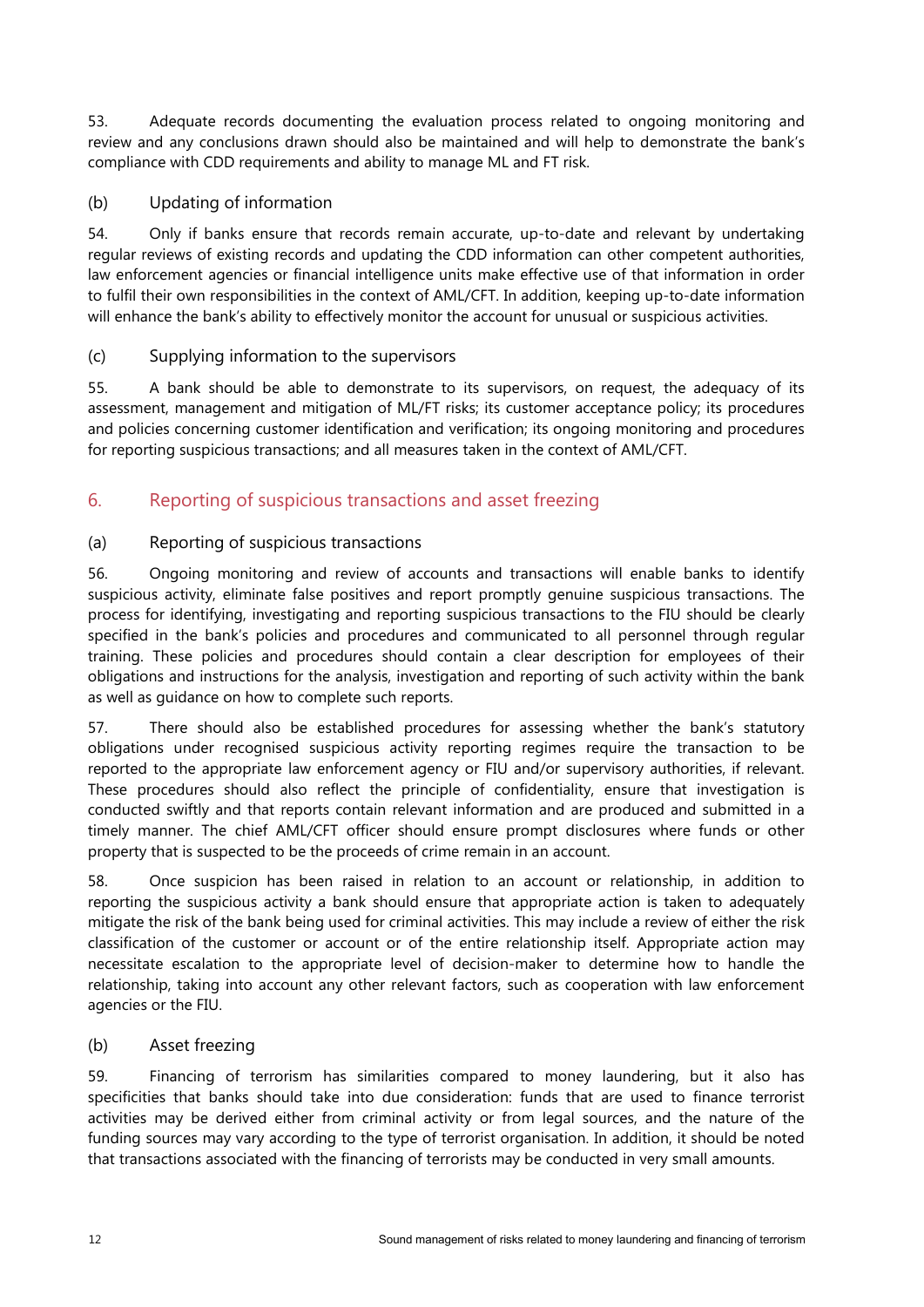60. A bank should be able to identify and to enforce funds freezing decisions made by the competent authority and it should otherwise not deal with any designated entities or individuals (eg terrorists, terrorist organisations) consistent with relevant national legislation and UNSCRs.

61. CDD should help a bank to detect and identify potential FT transactions, providing important elements for a better knowledge of its customers and the transactions they conduct. In developing customer acceptance policies and procedures, a bank should give proper relevance to the specific risks of entering into or pursuing business with individuals or entities linked to terrorist groups. Before establishing a business relationship or carrying out an occasional transaction with new customers, a bank should screen customers against lists of known or suspected terrorists issued by competent (national and international) authorities. Likewise, ongoing monitoring should verify that existing customers are not entered into these same lists.

62. All banks should have systems in place to detect prohibited transactions (eg transactions with entities designated by the relevant UNSCRs or national sanctions). Terrorist screening is not a risksensitive due diligence measure and should be carried out irrespective of the risk profile attributed to the customer. For the purpose of terrorist screening, a bank may adopt automatic screening systems, but it should ensure that such systems are fit for the purpose. A bank should freeze without delay and without prior notice the funds or other assets of designated persons and entities, following applicable laws and regulations.

### <span id="page-16-0"></span>III. AML/CFT in a group-wide and cross-border context

63. Sound ML/FT risk management where a bank operates in other jurisdictions entails consideration of host country legal requirements. Given the risks, each group should develop groupwide AML/CFT policies and procedures consistently applied and supervised across the group. In turn, policies and procedures at the branch or subsidiary levels, even though reflecting local business considerations and the requirements of the host jurisdiction, must still be consistent with and supportive of the group's broader policies and procedures.<sup>[29](#page-16-2)</sup> In cases where the host jurisdiction requirements are stricter than the group's, group policy should allow the relevant branch or subsidiary to adopt and implement the host jurisdiction local requirements.

### <span id="page-16-1"></span>1. Global process for managing customer risks

64. Consolidated risk management means establishing and administering a process to coordinate and apply policies and procedures on a group-wide basis, thereby implementing a consistent and comprehensive baseline for managing the bank's risks across its international operations. Policies and procedures should be designed not merely to comply strictly with all relevant laws and regulations, but more broadly to identify, monitor and mitigate group-wide risks. Every effort should be made to ensure that the group's ability to obtain and review information in accordance with its global AML/CFT policies and procedures is not impaired as a result of modifications to local policies or procedures necessitated by local legal requirements. In this regard, a bank should have robust information-sharing among the head office and all of its branches and subsidiaries. Where the minimum regulatory or legal

<span id="page-16-2"></span> $29$  The term "group" is used in this paper to refer to an organisation's one or more banks, and the branches and subsidiaries of those banks. The term "head office" is used in this paper to refer also to the parent bank or to the unit in which AML/CFT risk management is performed on a business line basis.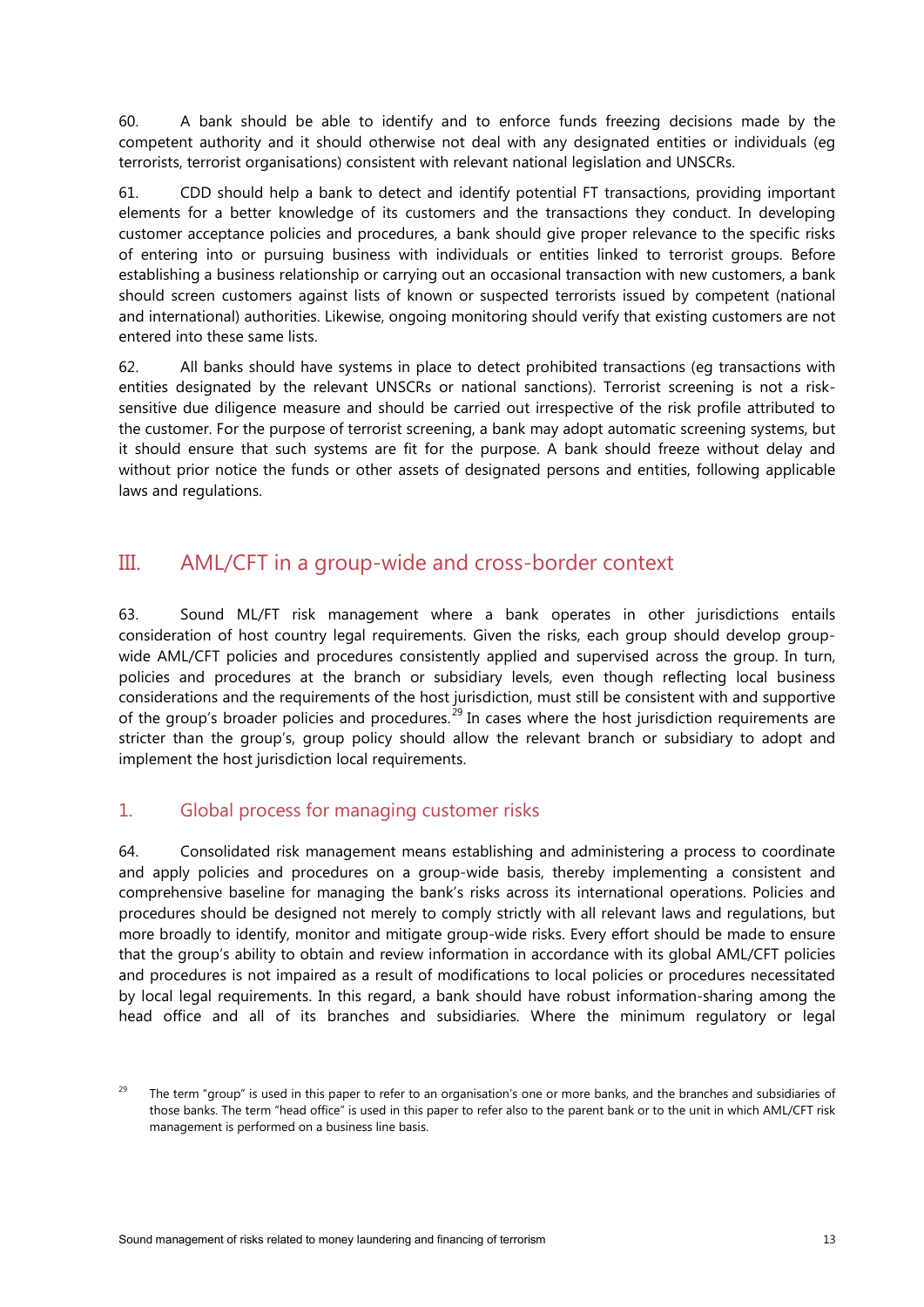requirements of the home and host countries differ, offices in host jurisdictions should apply the higher standard of the two.

65. Furthermore, according to FATF Standards,  $30$  if the host country does not permit the proper implementation of those standards, the chief AML/CFT officer should inform the home supervisors. Additional measures should be considered, including, as appropriate, the financial group closing its operations in the host country.

66. The Committee recognises that implementing group-wide AML/CFT procedures is more challenging than many other risk management processes because some jurisdictions continue to restrict the ability of banks to transmit customer names and balances across national borders. For effective group-wide monitoring and for ML/FT risk management purposes, it is essential that banks be authorised to share information about their customers, subject to adequate legal protection, with their head offices or parent bank. This applies in the case of both branches and subsidiaries.

#### <span id="page-17-0"></span>2. Risk assessment and management

67. The bank should have a thorough understanding of all the risks associated with its customers across the group, either individually or as a category, and should document and update these on a regular basis, commensurate with the level and nature of risk in the group. In assessing customer risk, a bank should identify all relevant risk factors such as geographical location and patterns of transaction activity (declared or self-stated) and usage of bank products and services and establish criteria for identifying higher-risk customers. These criteria should be applied across the bank, its branches and its subsidiaries and through outsourced activities (see Annex 1). Customers that pose a higher risk of ML/FT to the bank should be identified across the group using these criteria. Customer risk assessments should be applied on a group-wide basis or at least be consistent with the group-wide risk assessment. Taking into account differences in risks associated with customer categories, group policy should recognise that customers in the same category may pose different risks in different jurisdictions. The information collected in the assessment process should then be used to determine the level and nature of overall group risk and support the design of appropriate group controls to mitigate these risks. The mitigating factors can comprise additional information from the customer, tighter monitoring, more frequent updating of personal data and visits by bank staff to the customer location.

68. Banks' compliance and internal audit staff, in particular the chief AML/CFT officer, or external auditors, should evaluate compliance with all aspects of their group's policies and procedures, including the effectiveness of centralised CDD policies and the requirements for sharing information with other group members and responding to queries from head office. Internationally active banking groups should ensure that they have a strong internal audit and a global compliance function since these are the primary mechanisms for monitoring the overall application of the bank's global CDD and the effectiveness of its policies and procedures for sharing information within the group. This should include the responsibility of a chief AML/CFT officer for group-wide compliance with all relevant AML/CFT policies, procedures and controls nationally and abroad (see paragraphs 75 and 76).

<span id="page-17-1"></span><sup>&</sup>lt;sup>30</sup> See Interpretative Note to recommendation 18 (Internal controls and foreign branches and subsidiaries) in the FATF **Standards**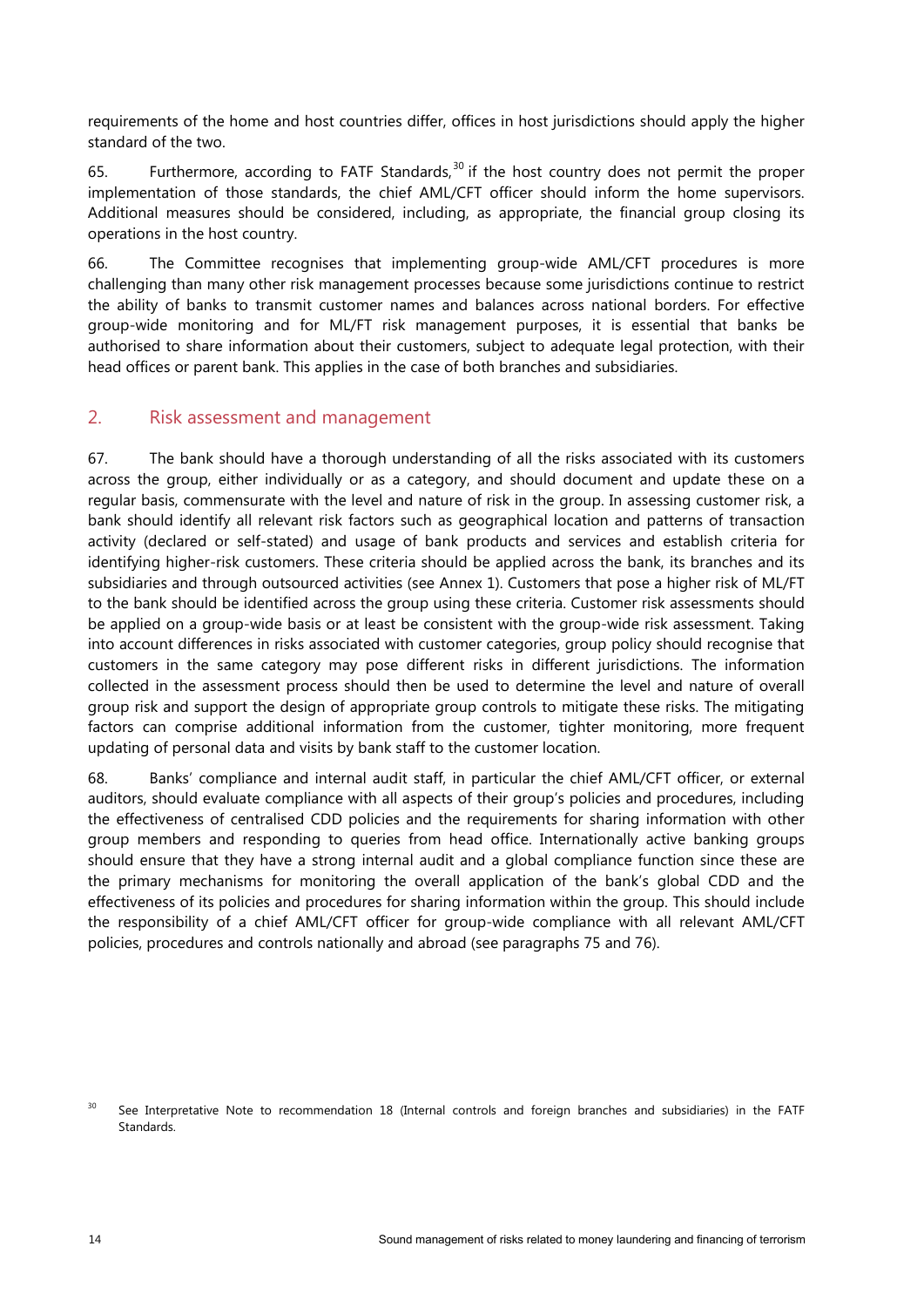### <span id="page-18-0"></span>3. Consolidated AML/CFT policies and procedures

69. A bank should ensure it understands the extent to which AML/CFT legislation allows it to rely on the procedures undertaken by other banks (for example within the same group) when business is being referred. A bank should not rely on introducers that are subject to standards that are less strict than those governing the bank's own AML/CFT procedures. This will entail banks monitoring and evaluating the AML/CFT standards in place in the jurisdiction of the referring bank. A bank may rely on an introducer that is part of the same financial group and could consider placing a higher level of reliance on the information provided by this introducer, provided this introducer is subject to the same standards as the bank, and the application of these requirements is supervised at the group level. A bank taking this approach should ensure, however, that it obtains customer information from the referring bank (as further detailed in Annex 1), as this information may be required to be reported to FIUs in the event that a transaction involving the referred customer is determined to be suspicious.

70. Relevant information should be accessible by the banking group's head office for the purpose of enforcing group AML/CFT policies and procedures. Each office of the banking group should be in a position to comply with minimum AML/CFT and accessibility policies and procedures applied by the head office and defined consistently with the Committee guidelines.

71. Customer acceptance, CDD and record-keeping policies and procedures should be implemented through the consistent application of policies and procedures throughout the organisation, with adjustments as necessary to address variations in risk according to specific business lines or geographical areas of operation. Moreover, it is recognised that different approaches to information collection and retention may be necessary across jurisdictions to conform to local regulatory requirements or relative risk factors. However, these approaches should be consistent with the groupwide standards discussed above.

72. Regardless of its location, each office should establish and maintain effective monitoring policies and procedures that are appropriate to the risks present in the jurisdiction and in the bank. This local monitoring should be complemented by a robust process of information-sharing with the head office, and if appropriate with other branches and subsidiaries regarding accounts and activity that may represent heightened risk.

73. To effectively manage the ML and FT risks arising from such accounts, a bank should integrate this information based not only on the customer but also on its knowledge of both the beneficial owners of the customer and the funds involved. A bank should monitor significant customer relationships, balances and activity on a consolidated basis, regardless of whether the accounts are held on-balance sheet, off-balance sheet, as assets under management or on a fiduciary basis, and regardless of where they are held. The FATF standards have now also set out more details relating to banks' head office oversight of group compliance, audit and/or AML/CFT functions.<sup>[31](#page-18-1)</sup> Moreover, if these guidelines have been conceived primarily for banks, they might be of interest for conglomerates (including banks).

74. Many large banks with the capability to do so centralise certain processing systems and databases for more effective management or efficiency purposes. In implementing this approach, a bank should adequately document and integrate the local and centralised transaction/account monitoring functions to ensure that it has the opportunity to monitor for patterns of potential suspicious activity across the group and not just at either the local or centralised levels.

75. A bank performing business nationally and abroad should appoint a chief AML/CFT officer for the whole group (group AML/CFT officer). The group AML/CFT officer has responsibility, as a part of the

<span id="page-18-1"></span> $31$  See in particular Recommendation 18 in the FATF Standards.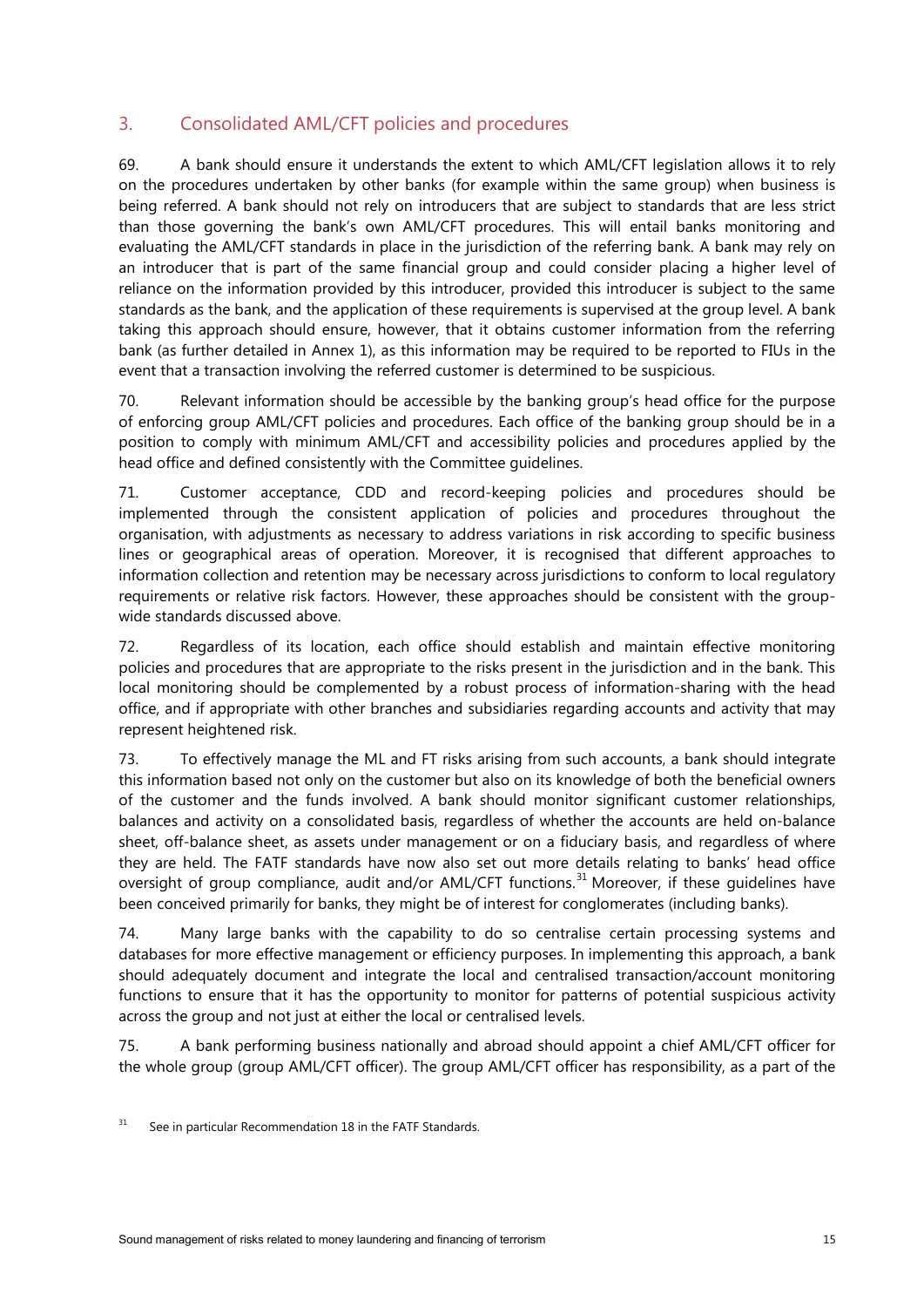global risk management, for creating, coordinating and group-wide assessment of the implementation of a single AML/CFT strategy (including mandatory policies and procedures and the authorisation to give orders for all branches, subsidiaries and subordinated entities nationally and abroad).

76. The function of the group AML/CFT officer includes ongoing monitoring of the fulfilment of all AML/CFT requirements on a group-wide basis, nationally and abroad. Therefore, the group AML/CFT officer should satisfy him/herself (including through on-site visits on a regular basis) that there is groupwide compliance with the AML/CFT requirements. If needed, he/she should be empowered to give orders or take the necessary measures for the whole group.

### <span id="page-19-0"></span>4. Group-wide information-sharing

77. Banks should oversee the coordination of information-sharing. Subsidiaries and branches should be required to proactively provide the head office with information concerning higher-risk customers and activities relevant to the global AML/CFT standards, and respond to requests for account information from the head office or parent bank in a timely manner. The bank's group-wide standards should include a description of the process to be followed in all locations for identifying, monitoring and investigating potential unusual circumstances and reporting suspicious activity.

78. The bank's group-wide policies and procedures should take into account issues and obligations related to local data protection and privacy laws and regulations. They should also take into account the different types of information that may be shared within a group and the requirements for storage, retrieval, sharing/distribution and disposal of this information.

79. The group's overall ML/FT risk management function should evaluate the potential risks posed by activity reported by its branches and subsidiaries and, where appropriate, assess the group-wide risks presented by a given customer or category of customers. It should have policies and procedures to ascertain if other branches or subsidiaries hold accounts for the same customer (including any related or affiliated parties). The bank should also have policies and procedures governing global account relationships that are deemed higher-risk or have been associated with potentially suspicious activity, including escalation procedures and guidance on restricting account activities, including the closing of accounts as appropriate.

80. In addition, a bank and its branches and subsidiaries should, in accordance with their respective domestic laws, be responsive to requests from law enforcement agencies, supervisory authorities or FIUs for information about customers that is needed in their efforts to combat ML and FT. A bank's head office should be able to require all branches and subsidiaries to search their files against specified lists or requests for individuals or organisations suspected of aiding and abetting ML and FT, and report matches.

81. A bank should be able to inform its supervisors, if so requested, about its global process for managing customer risks, its risk assessment and management of ML/FT risks, its consolidated AML/CFT policies and procedures, and its group-wide information-sharing arrangements.

### <span id="page-19-1"></span>5. Mixed financial groups

82. Many banking groups engage in securities and insurance businesses. The application of ML/FT risk management controls in mixed financial groups poses additional issues that may not be present for deposit-taking and lending operations. Mixed groups should have the ability to monitor and share information on the identity of customers and their transaction and account activities across the entire group, and be alert to customers that use their services in different sectors, as described in paragraph 79 above.

83. Differences in the nature of activities and patterns of relationships between banks and customers in each sector may require or justify variations in the AML/CFT requirements imposed on each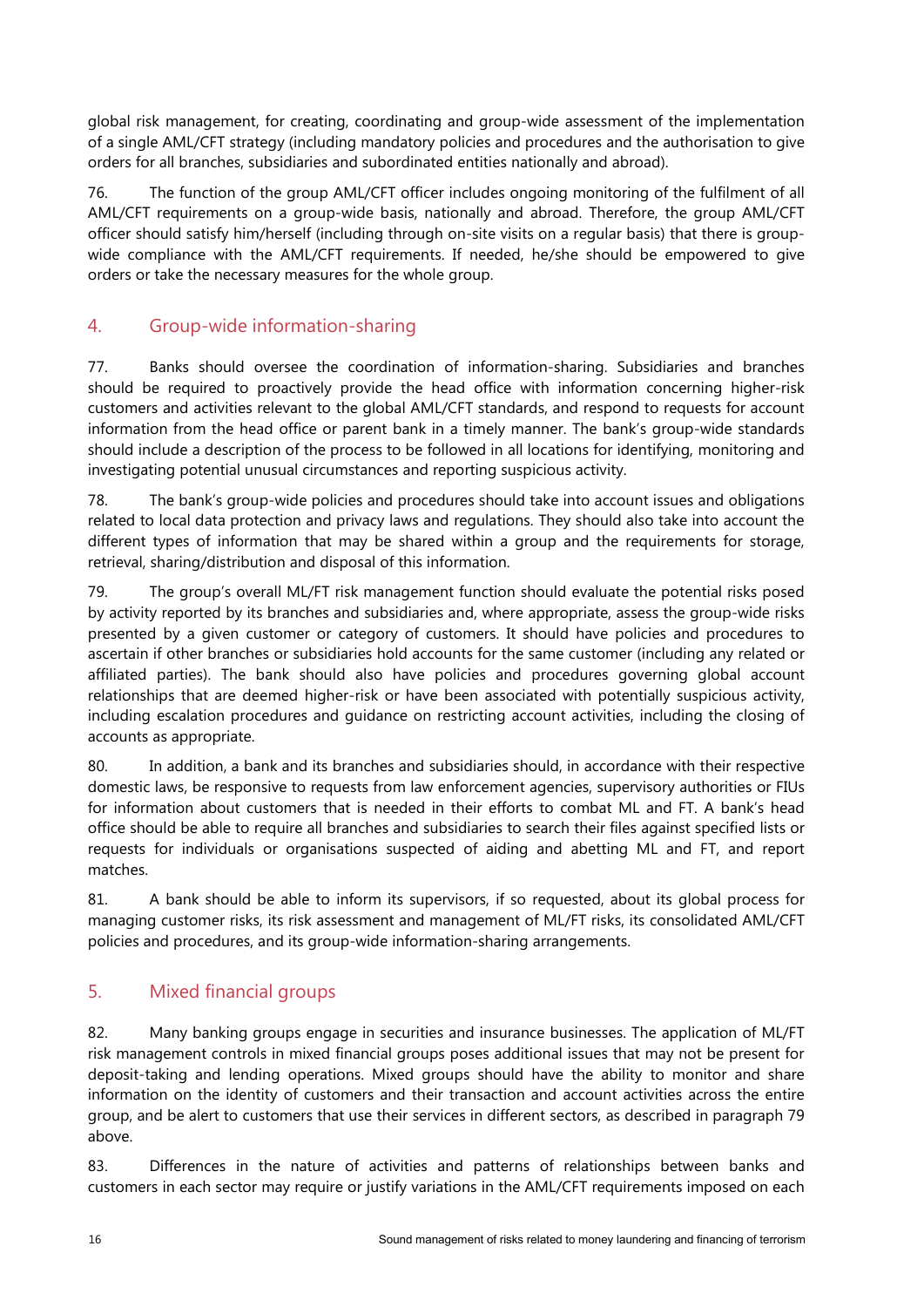sector. The group should be alert to these differences when cross-selling products and services to customers from different business arms, and the appropriate AML/CFT requirements for the relevant sectors should be applied.

### <span id="page-20-0"></span>IV. The role of supervisors

84. Banking supervisors are expected to comply with FATF Recommendation 26, which states in part: "For financial institutions subject to the Core Principles, the regulatory and supervisory measures that apply for prudential purposes, and which are also relevant to money laundering and financing of terrorism, should apply in a similar manner for AML/CFT purposes. This should include applying consolidated group supervision for AML/CFT purposes." The Committee expects supervisors to apply the *Core principles for effective banking supervision* to banks' ML/FT risk management in a manner consistent with and supportive of the supervisors' overall supervision of banks. Supervisors should be able to apply a range of effective, proportionate and dissuasive sanctions in cases when banks fail to comply with their AML/CFT requirements.

85. Banking supervisors are expected to set out supervisory expectations governing banks' AML/CFT policies and procedures. The essential elements as set out in this paper should provide clear guidance for supervisors to proceed with the work of designing or improving national supervisory practice. National supervisors are encouraged to provide guidance to assist banks in designing their own customer identification policies and procedures. The Committee has therefore developed two specific topic guides in Annexes 1 and 2, which could be used by supervisors for this purpose.

86. Supervisors should adopt a risk-based approach to supervising banks' ML/FT risk management.<sup>[32](#page-20-1)</sup> Such an approach requires that supervisors (i) develop a thorough understanding of the risks present in the jurisdiction and their potential impact on the supervised entities;  $33$  (ii) evaluate the adequacy of the bank's risk assessment based on the jurisdiction's national risk assessment(s);  $^{34}$  $^{34}$  $^{34}$ (iii) assess the risks present in the target supervised entity to understand the nature and extent of the risks in the entity's customer base, products and services and the geographical locations in which the bank and its customers do business; (iv) evaluate the adequacy and effectiveness in implementation of the controls (including CDD measures) designed by the bank in meeting its AML/CFT obligations and risk mitigation; and (v) utilise this information to allocate the resources, scope the review, identify the necessary supervisory expertise and experience needed to conduct an effective review and allocate these resources relative to the identified risks.

87. Higher-risk lines of business or customer categories may require specialised expertise and additional procedures to ensure an effective review. The bank's risk profile should also be used in determining the frequency and timing of the supervisory cycle. Again, banks dealing with higher risk profiles may require more frequent review than others. Supervisors should also verify whether banks have adequately used their discretion with regard to applying AML/CFT measures on a risk-based approach. They should also evaluate the internal controls in place and how banks determine whether they are in compliance with supervisory and regulatory guidance, and prescribed obligations. The

<span id="page-20-1"></span><sup>&</sup>lt;sup>32</sup> Supervisors should also take into account the risk-based approach to supervision described in Interpretive Note 26 in the FATF Standards.

<span id="page-20-2"></span><sup>&</sup>lt;sup>33</sup> For this, it is expected that supervisors would build on countries' assessment such as described in the interpretative note to recommendation 1 in the FATF standards.

<span id="page-20-3"></span> $34$  Including, where appropriate, any supranational risk assessment.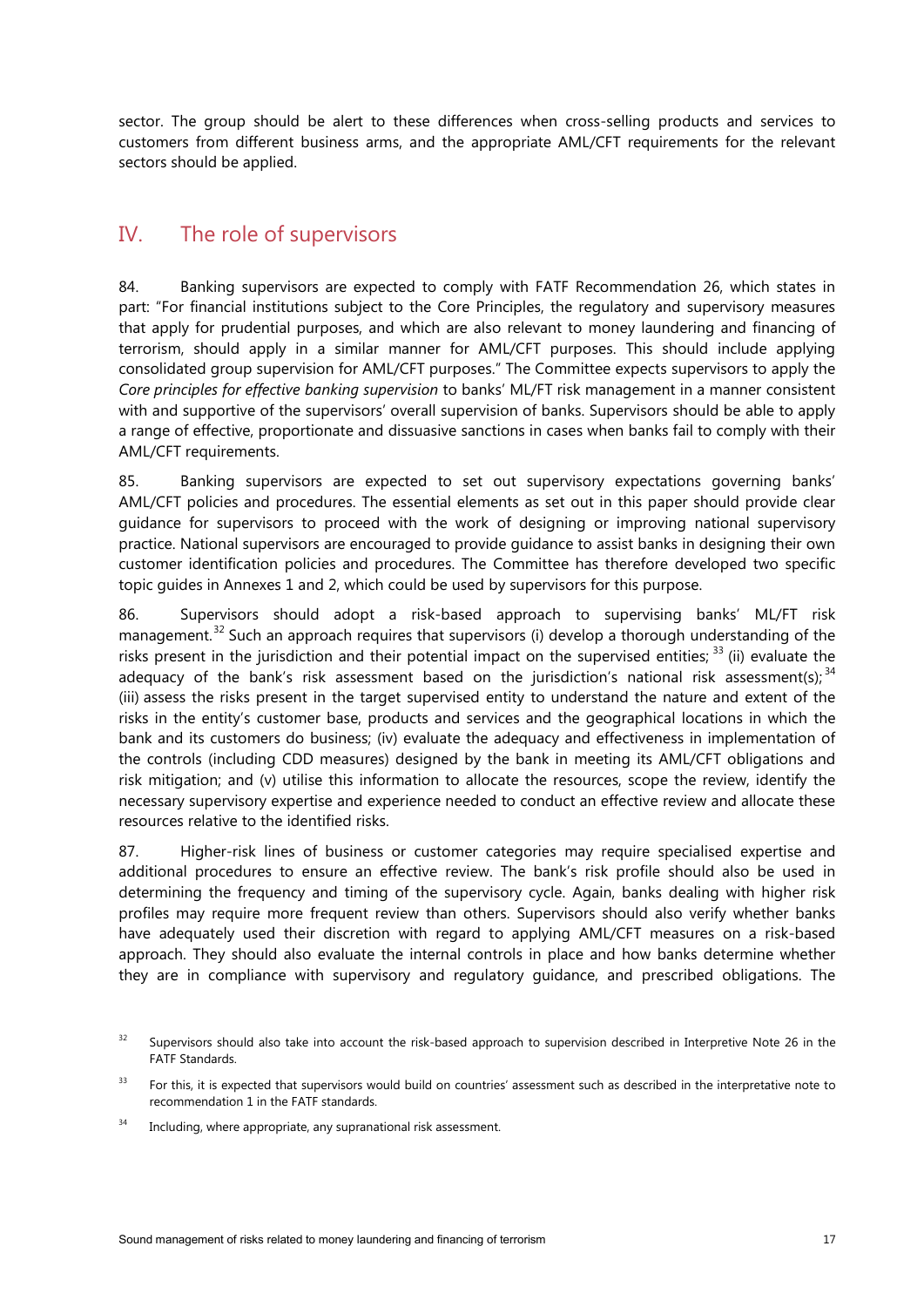supervisory process should include not only a review of policies and procedures but also, when appropriate, a review of customer documentation and the sampling of accounts and transactions, internal reports and STRs. Supervisors should always have the right to access all documentation related to the transactions conducted or accounts maintained in that jurisdiction, including any analysis the bank has made to detect unusual or suspicious transactions.

88. Supervisors have a duty to ensure their banks maintain sound ML/FT risk management not only to protect their own safety and soundness but also to protect the integrity of the financial system.<sup>[35](#page-21-0)</sup> Supervisors should make it clear that they will take appropriate action, which may be severe and public if the circumstances warrant, against banks and their officers who demonstrably fail to follow their own internal procedures and regulatory requirements. In addition, supervisors (or other relevant national authorities) should be able to apply appropriate countermeasures and ensure that banks are aware of and apply enhanced CDD measures to business relationships and to transactions when called for by the FATF or that involve jurisdictions where their AML/CFT standards are considered inadequate by the country. In this aspect, the FATF and some national authorities have listed a number of countries and jurisdictions that are considered to have strategic AML/CFT deficiencies or that do not comply with international AML/CFT standards,<sup>[36](#page-21-1)</sup> and such findings should be a component of a bank's ML/FT risk management.

89. Supervisors should also consider a bank's overall monitoring and oversight of compliance at the branch and subsidiary level as well as the ability of group policy to accommodate local regulatory requirements and ensure that where there is a difference between the group and local requirements, the stricter of the two is applied. Supervisors should also ensure that in cases where the group branch or subsidiary cannot apply the stricter of the two standards, the reasons for this and the differences between the two should be documented and appropriate mitigating measures implemented to address risks identified as a result of those differences.

90. In a cross-border context, home country supervisors<sup>[37](#page-21-2)</sup> should face no impediments in verifying a bank's compliance with group-wide AML/CFT policies and procedures during on-site inspections. This may well require a review of customer files and a sampling of accounts or transactions in the host jurisdiction. Home country supervisors should have access to information on sampled individual customer accounts and transactions and on the specific domestic and international risks associated with such customers to the extent necessary to enable a proper evaluation of the application of CDD standards and an assessment of risk management practices. This use of information for a legitimate supervisory need, safeguarded by the confidentiality provisions applicable to supervisors, should not be impeded by local bank secrecy or data protection laws. Although the host country supervisors and/or

<span id="page-21-0"></span><sup>35</sup> Many supervisors also have a duty to report any suspicious, unusual or illegal transactions that they detect, for example, during on-site examinations.

<span id="page-21-1"></span> $36$  For instance, jurisdictions may be publicly identified by :

- the FATF's Public Statement, which identifies:
	- (i) jurisdictions that have strategic AML/CFT deficiencies and to which countermeasures apply;
	- (ii) jurisdictions with strategic AML/CFT deficiencies that have not made sufficient progress in addressing the deficiencies or have not committed to an action plan developed with the FATF to address the deficiencies.
- The FATF public document, *Improving Global AML/CFT Compliance: On-going Process*, which identifies jurisdictions with strategic AML/CFT deficiencies that have provided a high-level political commitment to address the deficiencies through implementation of an action plan developed with the FATF.
- <span id="page-21-2"></span><sup>37</sup> In those countries where the examination process is undertaken by external auditors, this exemption should also apply to the competent auditors.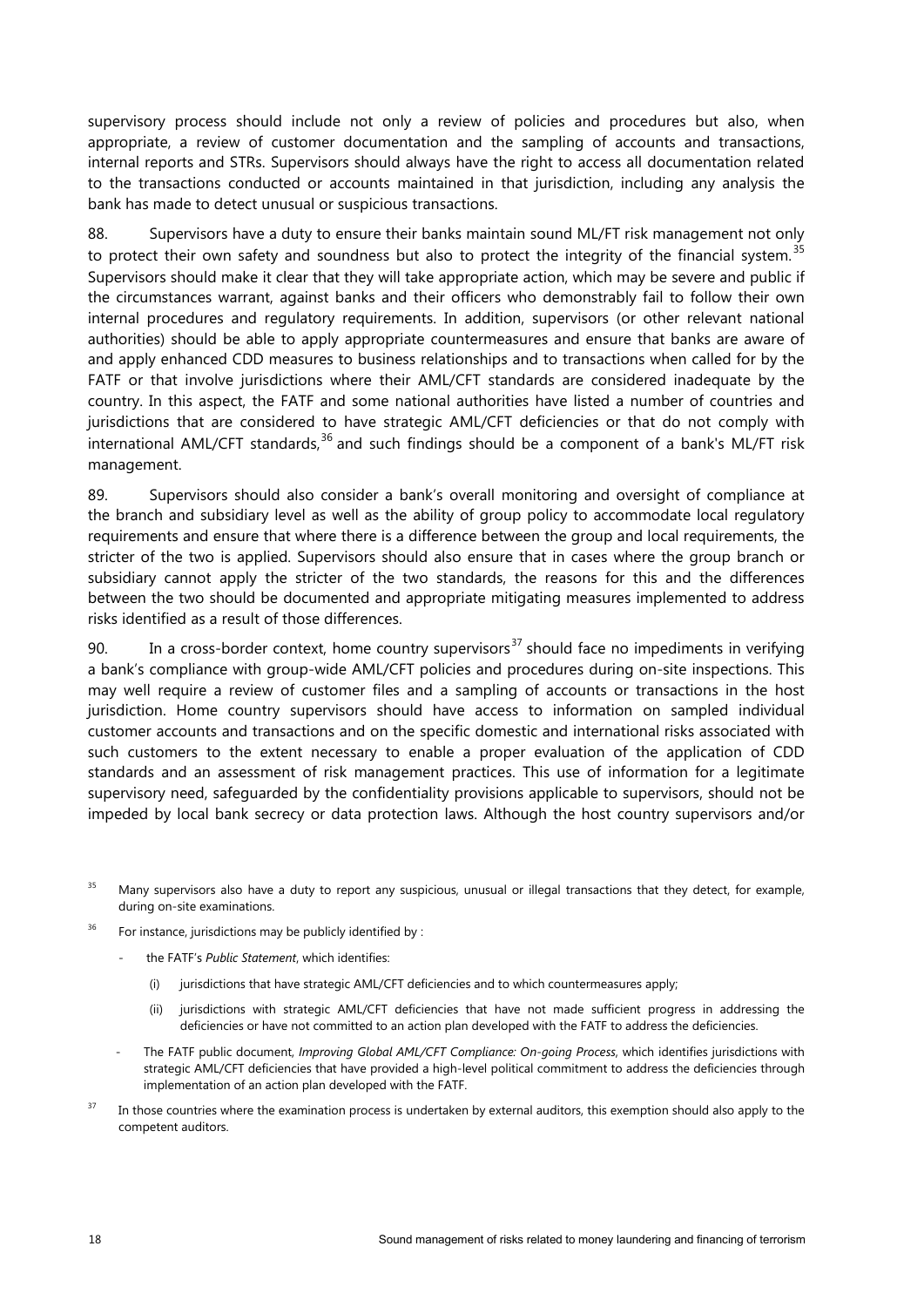other authorities retain responsibility for the enforcement of compliance with local AML/CFT requirements (which would include an evaluation of the appropriateness of the procedures), host country supervisors should ensure they extend full cooperation and assistance to home country supervisors who may need to assess how the bank oversees compliance with group-wide AML/CFT policies and processes.

91. The role of group audit (external or internal) is particularly important in assessing the effectiveness of AML/CFT policies and procedures. Home country supervisors should ensure that there is an appropriate policy, based on the risks, and adequate resources allocated regarding the scope and frequency of audit of the group's AML/CFT. They should also ensure that auditors have full access to all relevant reports during the audit process.

92. Supervisors should ensure that information about banks' customers and transactions is subject to the same confidentiality measures as are applicable to the broad array of information shared between supervisors on banks' activities.

93. It is essential that all jurisdictions that host foreign banks provide an appropriate legal framework to facilitate the passage of information required for customer risk management purposes to the head office or parent bank and home country supervisors. Similarly, there should be no impediments to on-site visits to host jurisdiction subsidiaries and branches by home jurisdiction head office auditors, risk managers, compliance officers (including the chief AML/CFT officer and/or AML/CFT group officer), or home country supervisors, nor any restrictions in their ability to access all the host jurisdiction bank's records, including customers' names and balances. This access should be the same for both branches and subsidiaries. If impediments to information-sharing prove to be insurmountable, and there are no satisfactory alternative arrangements, the home supervisors should make it clear to the host supervisor that the bank may be subject to additional supervisory actions, such as enhanced supervisory measures on the group, including, as appropriate, requesting the parent group to close down its operations in the host jurisdiction.

94. Where a bank's head office staff are granted access to information on local customers, there should be no restrictions on them reporting such information back to head office. Such information should be subject to adequate safeguards on confidentiality and use and may be subject to applicable privacy and privilege laws in the home country.

95. The Committee believes that there is no justifiable reason why local legislation should impede the transfer of customer information from a host bank branch or subsidiary to its head office or parent bank in the home jurisdiction for risk management purposes, including ML and FT risks. If the law in the host jurisdiction restricts disclosure of such information to "third parties", it is essential that the head office or parent bank and the home jurisdiction bank supervisors are clearly excluded from definitions of a third party. Jurisdictions that have legislation that impedes, or can be interpreted as impeding, such information-sharing for ML/FT risk management purposes, are urged to remove any such restrictions and to provide specific gateways appropriate for this purpose.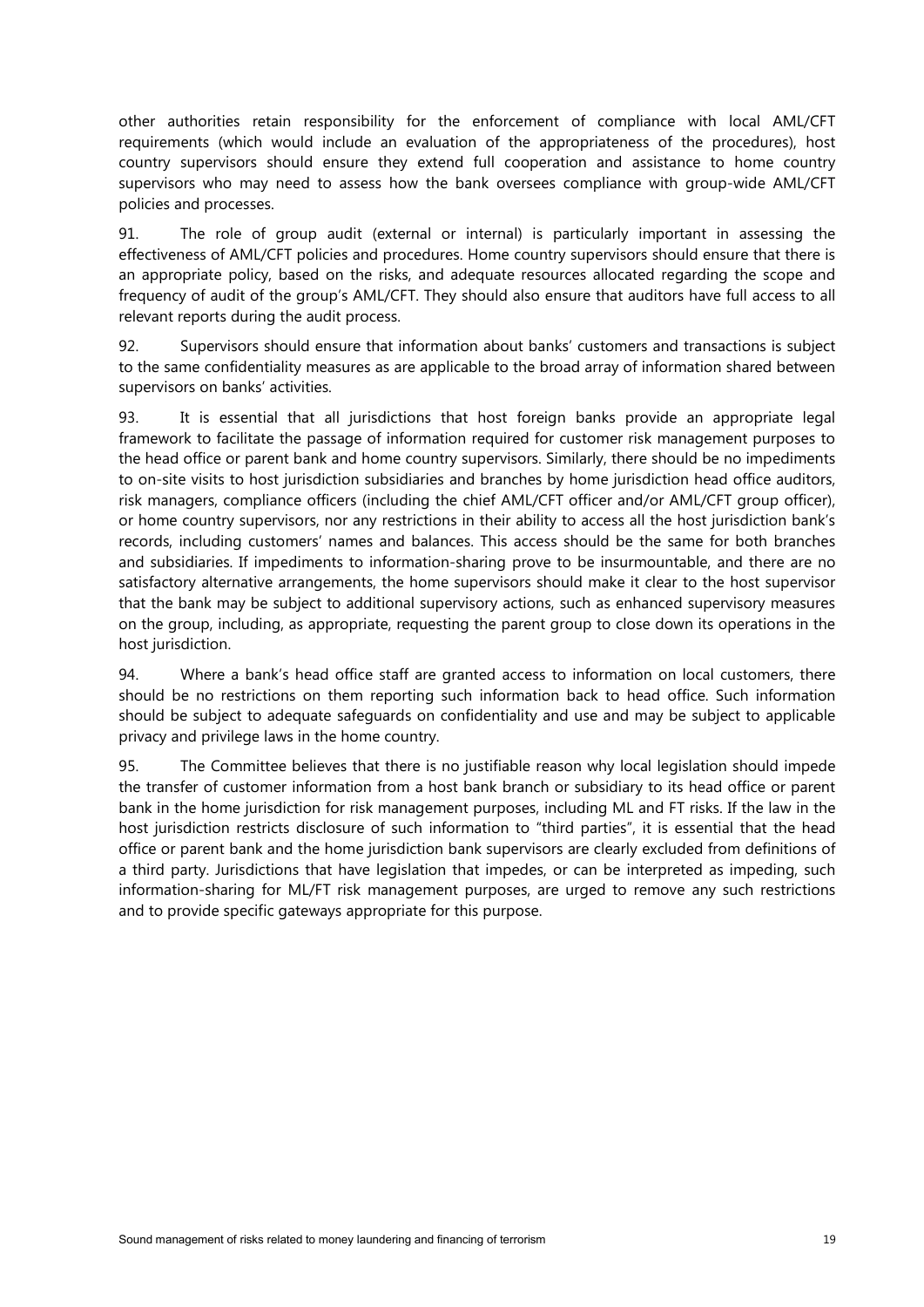# <span id="page-23-0"></span>Annex 1

## Using another bank, financial institution or third party to perform customer due diligence

### I. Introduction

1. In some countries, banks are permitted to use other banks, financial institutions or other entities to perform customer due diligence (CDD). These arrangements can take various forms but in essence usually fall into one of the following two situations:

### Reliance on third parties

2. Banks in some countries are allowed to rely on CDD performed by other financial institutions or designated non-financial businesses and professions who are themselves supervised or monitored for AML/CFT purposes.<sup>[38](#page-23-1)</sup> In these situations, the third party will usually have an existing business relationship with the customer, and the banks may be exempt from applying their own CDD measures at the beginning of the relationship. The FATF standards<sup>[39](#page-23-2)</sup> permit reliance for these aspects:

- (a) Identifying the customer and verifying that customer's identity using reliable, independent source documents, data or information.
- (b) Identifying the beneficial owner, and taking reasonable measures to verify the identity of the beneficial owner, such that the financial institution is satisfied that it knows who the beneficial owner is. For legal persons and arrangements this should include financial institutions understanding the ownership and control structure of the customer.
- (c) Understanding and, as appropriate, obtaining information on the purpose and intended nature of the business relationship.

FATF standards further require that a financial institution relying upon a third party should immediately obtain the necessary information concerning these three CDD measures.

3. Some countries restrict the ability to rely in various ways; for example, limiting reliance to financial institutions, allowing reliance only for third parties' existing relationships (and prohibiting chains of reliance) or not allowing reliance on foreign entities.

#### Outsourcing/agency

4. Banks may also use third parties to perform various elements of their CDD obligations on a contractual basis, often in an outsourcing/agent relationship (ie the outsourced entity applies the CDD

<span id="page-23-1"></span> $38$  See Recommendation 17 in the FATF Standards and its interpretative note.

<span id="page-23-2"></span> $39$  See Recommendation 17 and Recommendation 10 on CDD in the FATF Standards.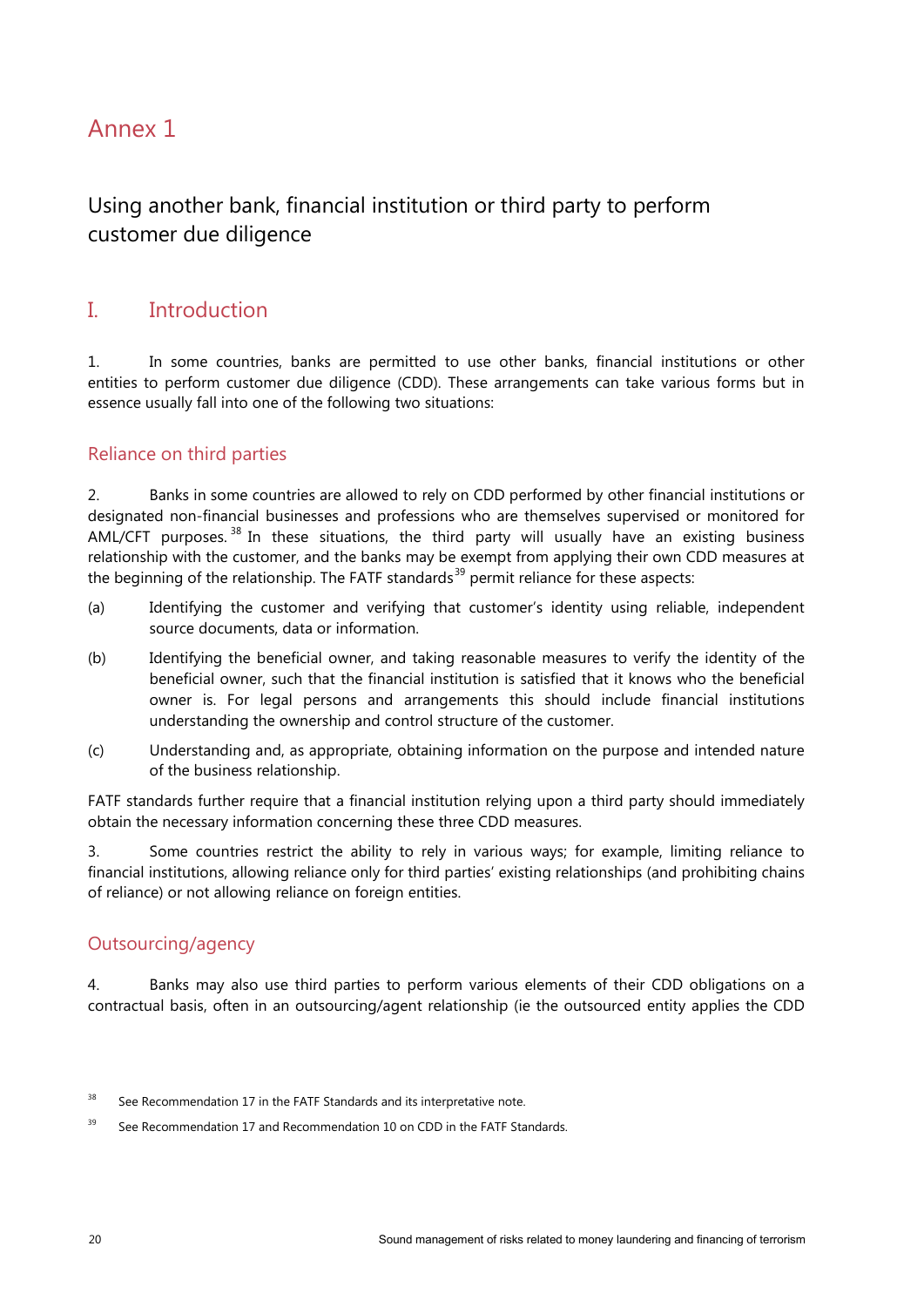measures on behalf of the delegating bank). Typically, there are fewer restrictions on who can act as the agent of a bank, but this is often offset by prescribed arrangements and record-keeping.

5. For both reliance and outsourcing, banks may choose to limit the size, scope or nature of transaction types when utilising third parties. In all cases, supervisors should have timely access to customer information upon request. Although these two categories seem similar or related, there are significant differences between them and banks should ensure they understand those differences and reflect these in their policies and procedures.

### II. Reliance on third parties

6. Banks should have clear policies and procedures on whether and when it is acceptable and prudent to rely on another bank or financial institution. Such reliance in no way relieves the bank of its ultimate responsibility for having adequate CDD policies and procedures and other AML/CFT requirements on customers, such as understanding expected activity, whether customers are high-risk, and whether transactions are suspicious.

7. In depending on another bank or financial institution to conduct certain aspects of CDD, banks should assess the reasonableness of such reliance. In addition to ensuring there is a legal ability to rely, relevant criteria for assessing reliance include:

- (a) The bank, financial institution or other entity (as permitted by national law) on which reliance is placed should be as comprehensively regulated and supervised as the bank, have comparable customer identification requirements at account opening and have an existing relationship with the customer opening an account at the bank. Alternatively, national law may require the use of compensating measures or controls, in cases where these standards are not met.
- (b) The bank and the other entity should have an arrangement or understanding in writing acknowledging the bank's reliance on the other financial institution's CDD processes.
- (c) The bank's procedures and policies should document the reliance and should establish adequate controls and review procedures for such a relationship.
- (d) Third parties may be required to certify to the bank that it has implemented its AML programme, and that it performs CDD substantially equivalent to or consistent with the bank`s obligations.
- (e) The bank should give due consideration to adverse public information about the third party, such as its subjection to an enforcement action for AML deficiencies or violations.
- (f) The bank should identify and mitigate any additional risk posed by reliance on multiple parties (a chain of reliance) rather than a direct relationship with one entity.
- (g) The bank's risk assessment should identify reliance on third parties as a potential risk factor.
- (h) The bank should periodically review the other entity to ensure that it continues to conduct CDD in a manner as comprehensive as the bank. For that purpose, the bank should obtain all the CDD information and documents from the bank, financial institution, or entity that it relies upon and assess due diligence conducted, including screening against local databases to ensure compliance with local regulatory requirements.
- (i) Banks should consider terminating reliance on entities that do not apply adequate CDD on their customers or otherwise fail to meet requirements and expectations.

8. Banks with subsidiaries or branches outside the home jurisdiction frequently use the financial group to introduce their customers to other parts of the financial group. In countries that permit this cross-border reliance on affiliates, financial institutions that rely on other parts of the group for customer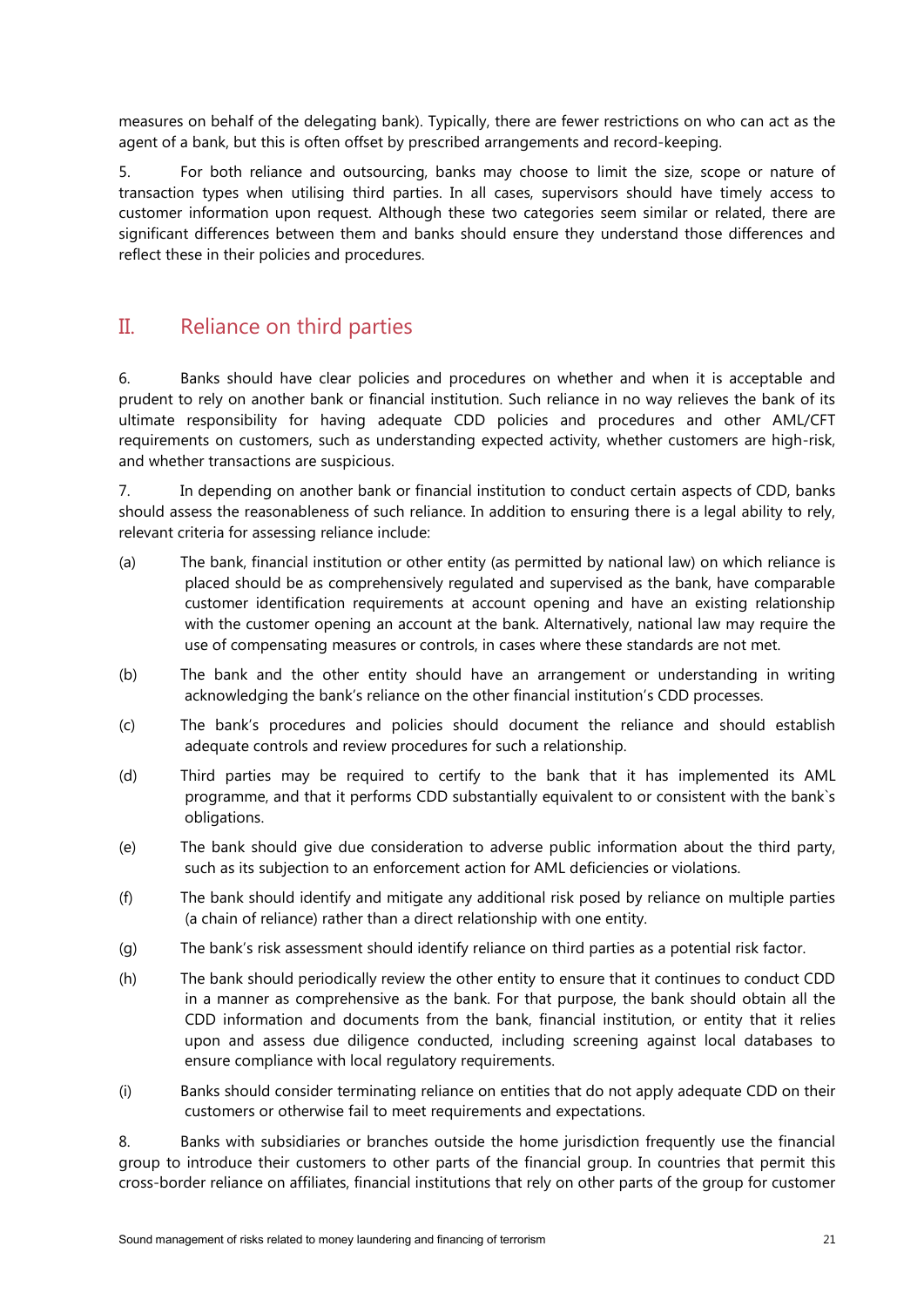identification should ensure that the above assessment criteria are in place. The FATF standards<sup>[40](#page-25-0)</sup> allow countries to exempt country risk from this assessment if the financial institution is subject to group-wide AML/CFT standards and supervised on a group level by its financial supervisor.

# III. Outsourcing/agency

9. Banks may choose to apply identification and other CDD processes directly or can appoint one or more third parties to take these measures on their behalf, sometimes in an agent relationship. While AML/CFT compliance functions may be performed by third parties, the responsibility for complying with CDD and AML/CFT requirements remains with the bank. The extent of the use of third parties usually depends on the business model of the bank; normally, banks that operate by telephone or over the internet or that have few "bricks & mortar" branches tend to use third parties to a greater extent. Banks may use third parties to expand their customer base or improve customer support and overall access to their services.

10. Banks that choose to use third parties should ensure that a written agreement is in place that sets out the AML/CFT obligations of the bank and how these will be executed by the third party. In some countries, the relationship between banks and their third parties is regulated.

11. As noted above, it is important for banks to understand the difference between using a third party as its agent and relying on another bank's customer identification and CDD processes. An agent is usually, under the law of agent and principal, a legal extension of the bank. When a bank's customer or potential customer deals with an agent of a bank, it is legally dealing with the bank itself. The third party will therefore be obligated to apply the bank's policies and requirements with respect to identification and verification and CDD.

12. In practice, banks' third parties need to have the necessary technical expertise, knowledge and training to apply customer identification and CDD measures of the bank. In some cases, where third parties' business models are based on acting for several banks, they usually develop significant in-house expertise of their own. However, third parties are not always themselves subject to AML/CFT obligations, although many often are. Whether or not this is the case, however, the third party is always in the position of applying its principal's identification and CDD requirements (which in turn must conform to legal requirements).

13. Examples of third parties routinely used by banks to apply their customer identification obligations include retail deposit brokers, mortgage brokers and solicitors. ML/FT risk mitigation can be compromised when banks do not ensure that applicable customer identification requirements and CDD are applied by their third parties.

14. As noted, there should be a written agreement or arrangement documenting the third party's responsibilities, which should include the following:

- (a) requiring the application of the bank's customer identification and CDD requirements (including enquiring on source of funds and wealth, as appropriate);
- (b) ensuring that, where the customer is present in person at the time customer identification and/or CDD measures are conducted, the third party applies customer identification

<span id="page-25-0"></span><sup>&</sup>lt;sup>40</sup> See Recommendation 17 in the FATF Standards.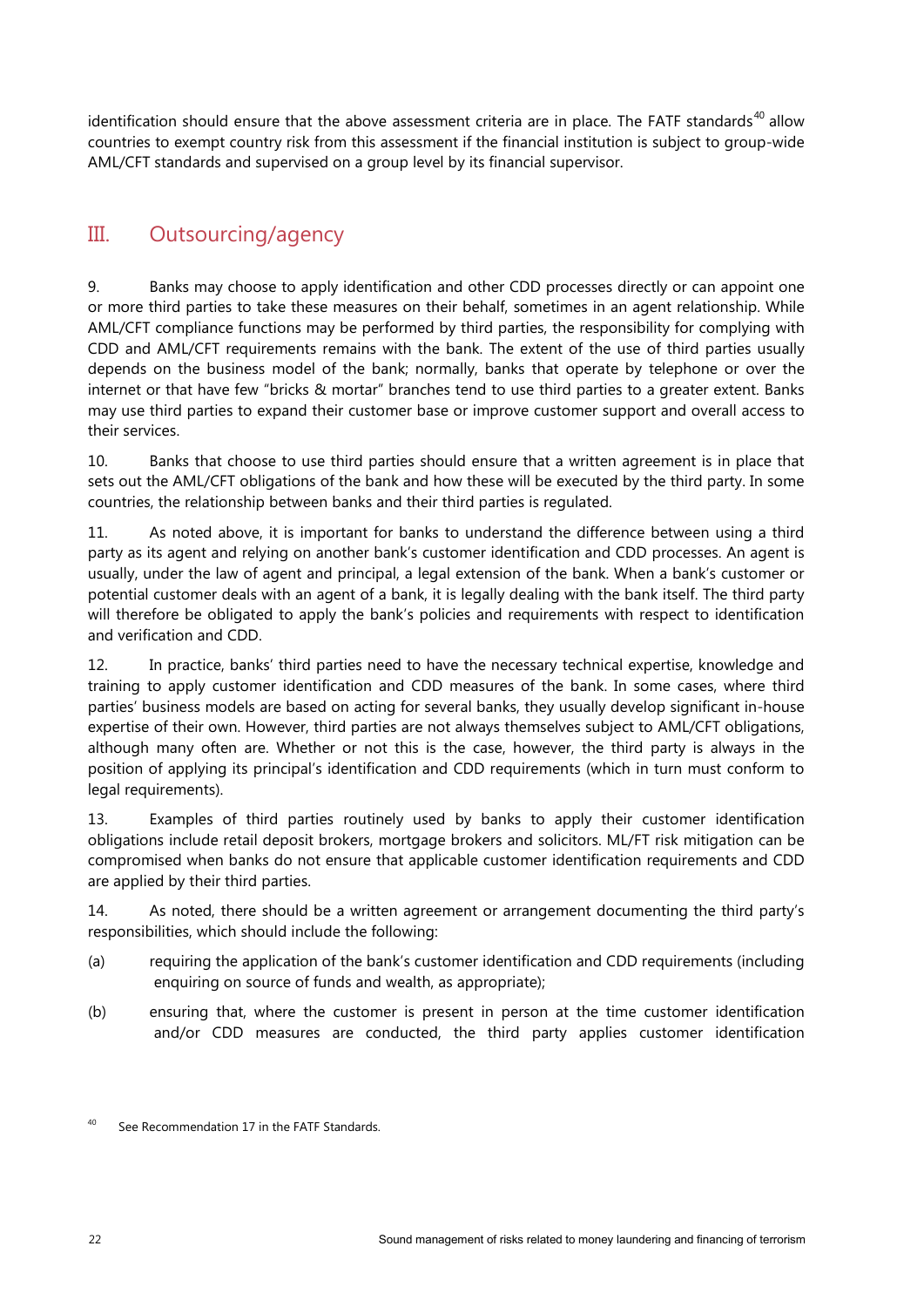procedures that include viewing original identification documents where this is required by regulations or the bank;

- (c) ensuring that, where the customer is not present at the time customer identification is ascertained and the third party applies any applicable prescribed or bank-stipulated non-faceto-face identification requirements; and
- (d) ensuring that the third party maintains the confidentiality of customer information.
- 15. Banks should also:
- (a) ensure that if the third party is responsible for determining and/or identifying the beneficial owner or a PEP determination, these responsibilities are documented;
- (b) ensure that the third party provides the bank with customer identification information in the required time frames; and
- (c) periodically review or audit, in a systemic manner, the quality of customer information gathered and documented by the third party to ensure that it continues to meet the bank's requirements;
- (d) clearly identify instances that the bank would consider failures on the part of the third party to perform its duties as contracted and establish a process for implementing appropriate actions, such as terminating the relationship in response to identified failures.

15. The bank should obtain all relevant information from the third party in a timely manner and ensure the information is complete and kept up to date in the bank's customer record.

16. Contracts with third parties should be reviewed and updated as necessary to ensure that they continue to address the third parties' role accurately and reflect any updates to duties.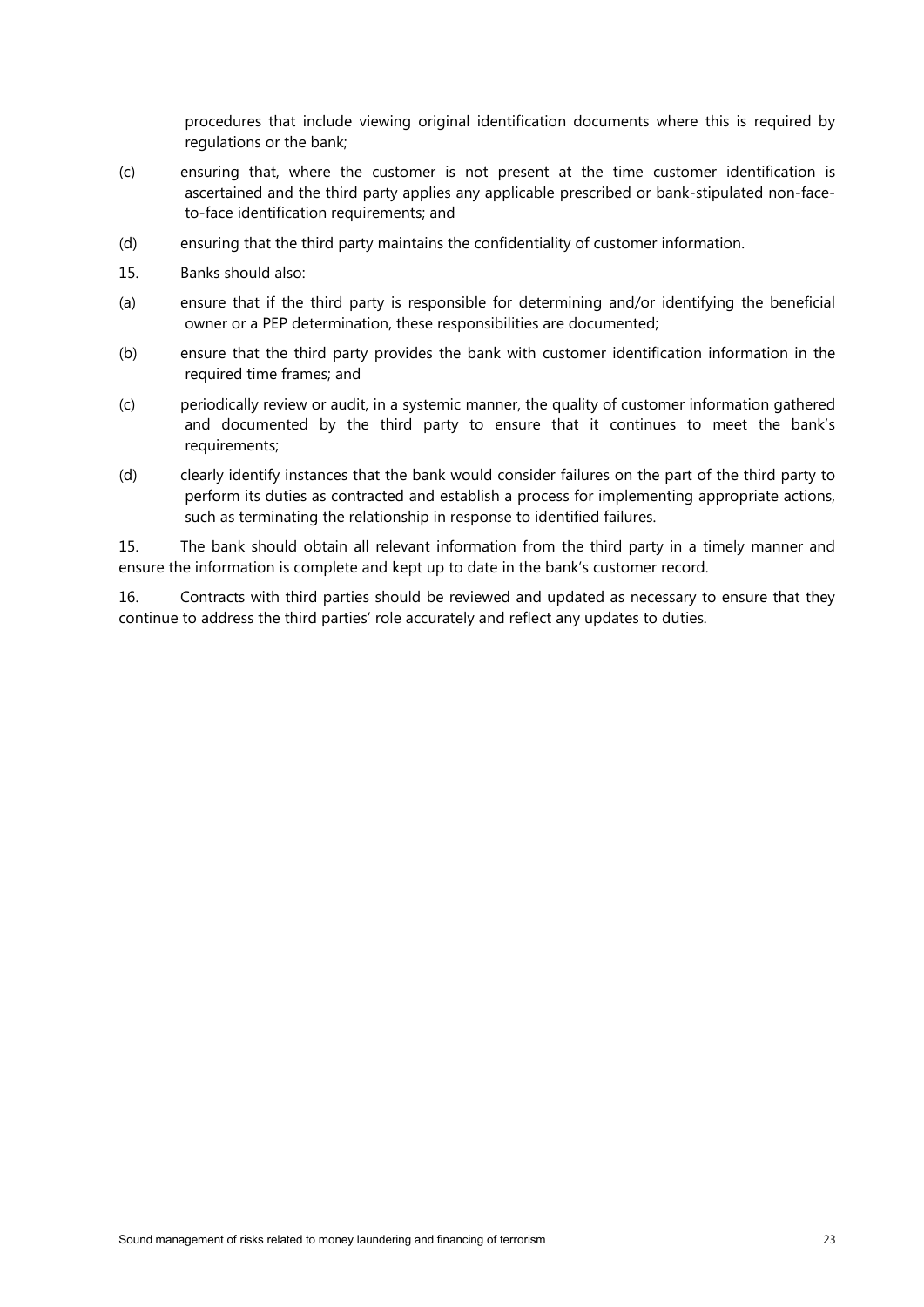# <span id="page-27-0"></span>Annex 2

### Correspondent banking

### I. General considerations on correspondent banking

1. According to the FATF Glossary, "correspondent banking is the provision of banking services by one bank (the "correspondent bank") to another bank (the "respondent bank")".

2. Used by banks throughout the world, correspondent accounts enable respondent banks to conduct business and provide services<sup>[41](#page-27-1)</sup> that they cannot offer directly (because of the lack of an international network). Correspondent accounts that merit particular care involve the provision of services in jurisdictions where the respondent banks have no physical presence.

3. The correspondent bank processes/executes transactions for customers of the respondent. The correspondent bank generally does not have direct business relationships with the customers of the respondent bank, who may be individuals, corporations or financial services firms. The customer of the correspondent bank is the respondent bank.

4. Because of the structure of this activity and the limited available information regarding the nature or purposes of the underlying transactions, correspondent banks may be exposed to specific money-laundering and financing of terrorism risks (ML/FT risks).

# II. Correspondent banking ML/FT risk assessment – information gathering

5. Banks that undertake correspondent banking activities should conduct an appropriate assessment of the ML/FT risks associated with correspondent banking activities and consequently apply appropriate customer due diligence (CDD) measures.

6. Correspondent banks should gather sufficient information, at the beginning of the relationships and on a continuing basis after that, about their respondent banks to fully understand the nature of the respondent's business and correctly assess ML/FT risks on an ongoing basis.

- 7. Factors that correspondent banks should consider include:
- (a) the jurisdiction in which the respondent bank is located;
- (b) the group to which the respondent bank belongs, and the jurisdictions in which subsidiaries and branches of the group may be located;

<span id="page-27-1"></span><sup>&</sup>lt;sup>41</sup> Such as "cash management (eg interest-bearing accounts in a variety of currencies), international wire transfers, cheque clearing, payable-through accounts and foreign exchange services" as mentioned in the FATF Glossary.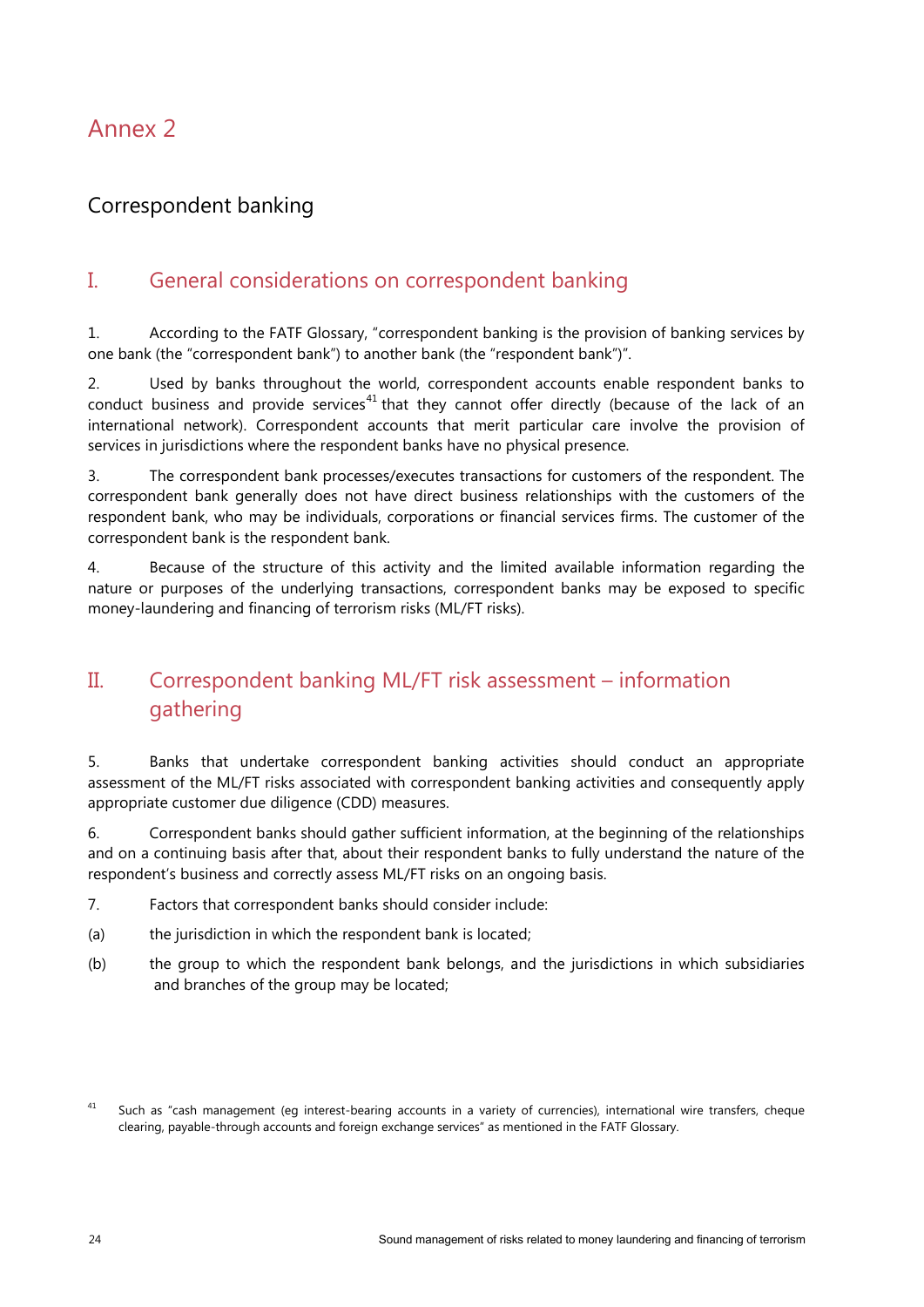- (c) information about the respondent bank's management and ownership (especially the presence of beneficial owners or PEPs), its reputation,<sup>[42](#page-28-0)</sup> its major business activities, its customers and their locations;
- (d) the purpose of the services provided to the respondent bank;
- (e) the bank's business including target markets and customer base;
- (f) the condition and quality of banking regulation and supervision in the respondent's country (especially AML/CFT laws and regulations);
- (g) the money-laundering prevention and detection policies and procedures of the respondent bank, including a description of the CDD applied by the respondent bank to its customers;
- (h) the ability to obtain identity of any third-party entities that will be entitled to use the correspondent banking services;
- (i) the potential use of the account by other respondent banks in a "nested" correspondent banking relationship. [43](#page-28-1)

8. Information on the AML/CFT policies and procedures may rely on any questionnaire filled by the respondent or on publicly available information provided by the respondent (such as financial information or any mandatory supervisory information).

### III. Customer due diligence requirements

9. If correspondent banks fail to apply an appropriate level of due diligence to correspondent banking relationships, they may find themselves holding and/or transmitting money linked to illegal activity.

10. All correspondent banking relationships should be subject to an appropriate level of CDD. Banks should not treat the CDD process as a "paper-gathering exercise" but as a real assessment of ML risk. The gathering of information should be finalised, if necessary, based on meeting with the local respondent bank's management and compliance officer, regulator/supervisor, financial intelligence units and relevant governmental agencies.

11. CDD information should also be reviewed and updated on a regular basis, in accordance with the risk-based approach. This information should be used to update the bank's risk assessment process.

### IV. Customer acceptance

12. The decision to accept (or continue) a correspondent banking relationship should be approved at senior level of the correspondent bank.

<span id="page-28-0"></span><sup>42</sup> Reputation may include civil, administrative or criminal actions/sanctions (fines, blame etc) that have been pronounced by any court or supervisory authority.

<span id="page-28-1"></span><sup>&</sup>lt;sup>43</sup> Nested correspondent banking refers to the use of a bank's correspondent relationship by a number of respondent banks through their relationships with the bank's direct respondent bank to conduct transactions and obtain access to other financial services.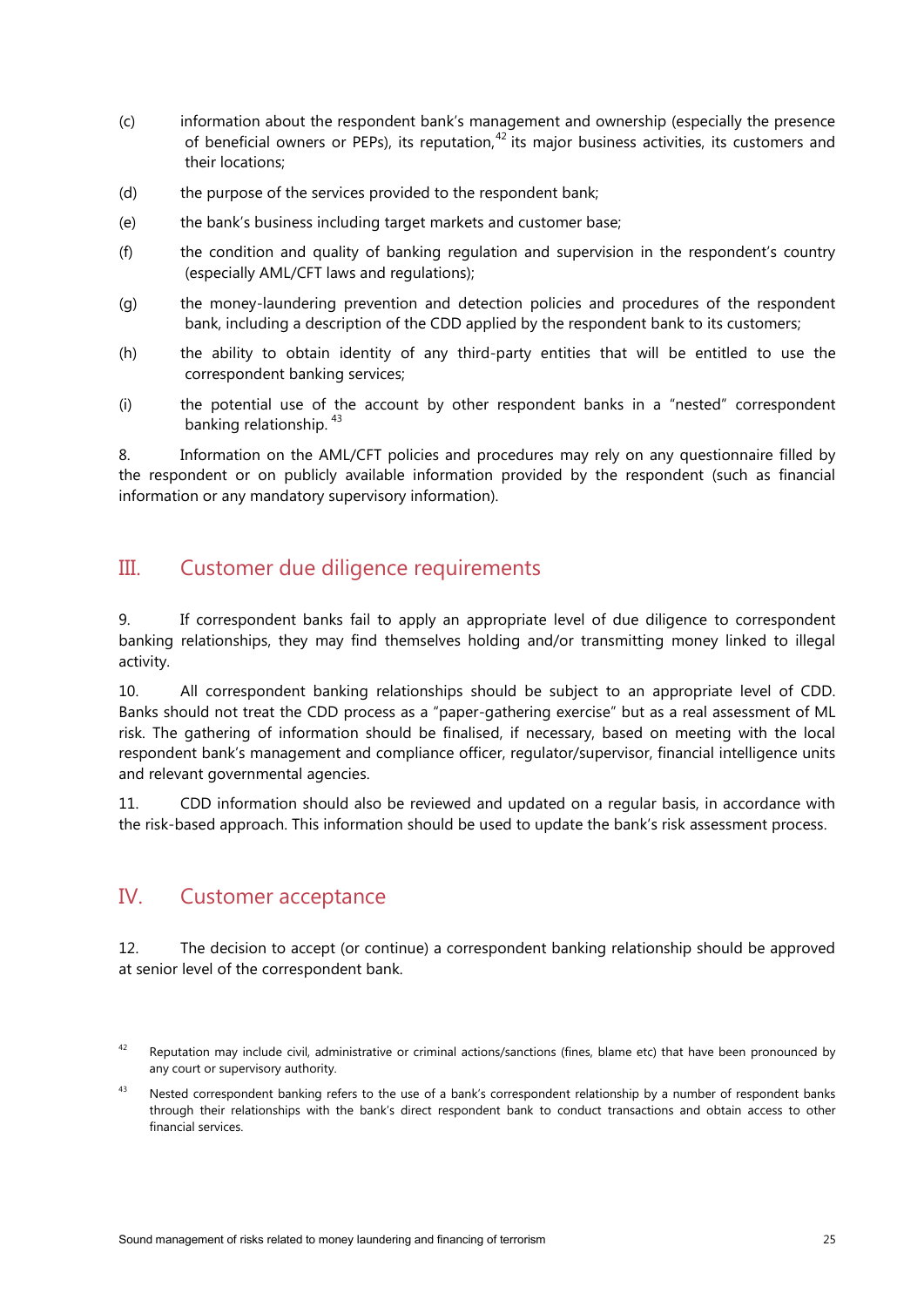13. Information may be provided by FATF mutual evaluation reports and statements on jurisdictions identified by the FATF as either being subject to countermeasures or having strategic AML/CFT deficiencies. Mutual evaluation reports by FATF-style regional bodies (FSRBs) may also provide such information. Any publicly available information from competent national authorities may also be used by banks. The fact that a country is subject to restrictive measures, particularly if there are prohibitions on providing correspondent banking services, should be taken into account. Correspondent banks should pay particular attention when establishing or continuing relationships with respondent banks located in jurisdictions that have deficient AML/CFT standards or have been identified as being "non-cooperative" in the fight against money laundering and terrorism financing.

14. Correspondent banks should refuse to enter into or continue a correspondent banking relationship with a bank incorporated in a jurisdiction in which it has no physical presence and which is unaffiliated with a regulated financial group (ie shell banks).

### V. Ongoing monitoring

15. A correspondent bank should establish appropriate policies and procedures to be able to detect any activity that is not consistent with the purpose of the services provided to the respondent bank or any activity that is contrary to commitments that may have been concluded between the correspondent and the respondent.

16. If a correspondent bank decides to allow correspondent accounts be used directly by third parties to transact business on their own behalf (eg payable-through accounts), it should conduct enhanced monitoring of these activities in line with their specific risks. The correspondent bank should verify that the respondent bank has conducted adequate CDD on the customers having direct access to accounts of the correspondent bank, and that the respondent bank is able to provide relevant CDD information upon request to the correspondent bank.

17. Senior management should be regularly informed of high-risk correspondent banking relationships and how they are monitored.

### VI. Group-wide and cross-border considerations

18. If a respondent bank has correspondent banking relationships with several entities belonging to the same group<sup>[44](#page-29-0)</sup> (case 1), the head office of the group should pay particular attention that the assessments of the risks by the different entities of the group are consistent with the group-wide risk assessment policy. The head office of the group should coordinate the monitoring of the relationship with the respondent bank, particularly in the case of a high-risk relationship, and make sure that adequate information-sharing mechanisms inside the group are in place.

<span id="page-29-0"></span><sup>&</sup>lt;sup>44</sup> Each entity provides a correspondent banking service in their host country.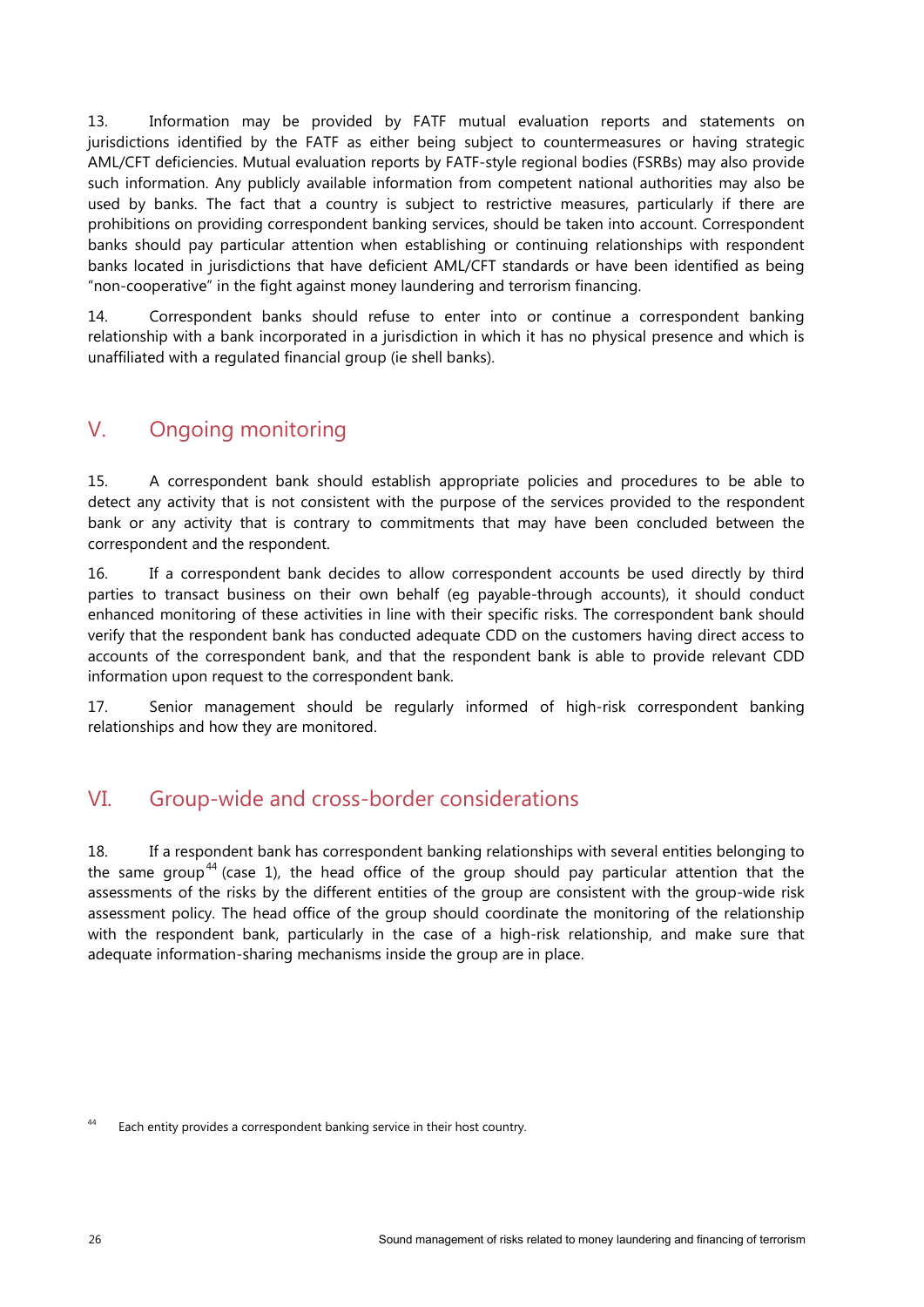

#### Case 1

19. If a correspondent bank has business relationships with several entities belonging to the same group but established in different host countries (case 2), the correspondent bank should take into account the fact these entities belong to the same group. Nevertheless, the correspondent bank should also assess the ML/FT risks presented by each business relationship.

Case 2

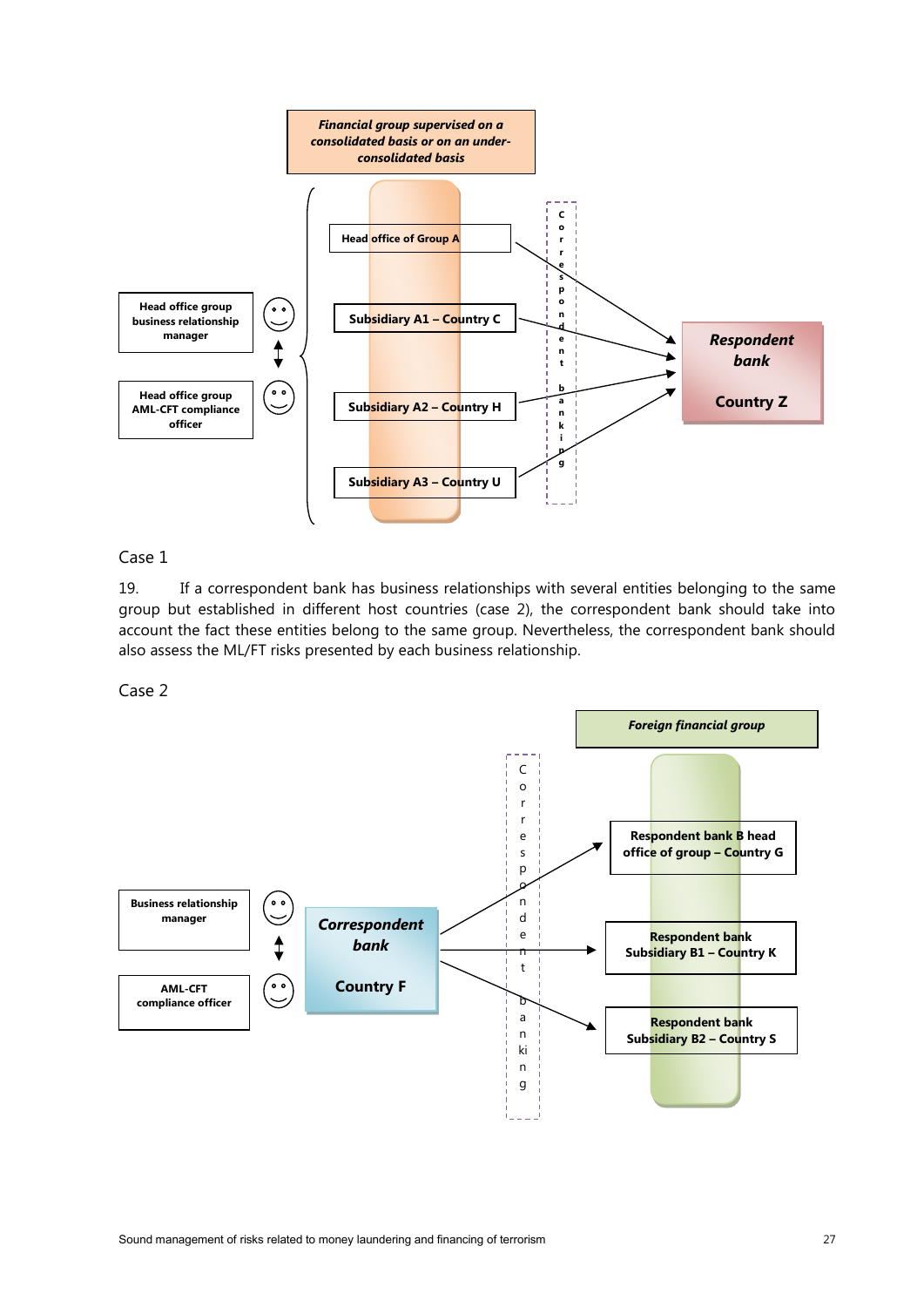### VII. Risk management

20. A bank should establish specific procedures to manage correspondent banking relationships. Business relationships should be formalised in written agreements that clearly define the roles and responsibilities of the banking partners.

21. Senior management should also be aware of the responsibilities and the role of the different services (business lines, compliance officers (including the chief AML/CFT officer or group AML/CFT officer), audit etc) within the bank relative to correspondent banking activities.

22. A bank's internal audit and compliance functions<sup>[45](#page-31-0)</sup> have important responsibilities in evaluating and ensuring compliance with procedures related to correspondent banking activities. Internal controls should cover identification measures of the respondent banks, the collection of information, the ML/FT risk assessment process and the ongoing monitoring of correspondent banking relationships.

<span id="page-31-0"></span><sup>45</sup> See *The internal audit function in banks*, June 2012, and BCP 26 on internal control and audit in *Core principles for effective banking supervision*, September 2012.